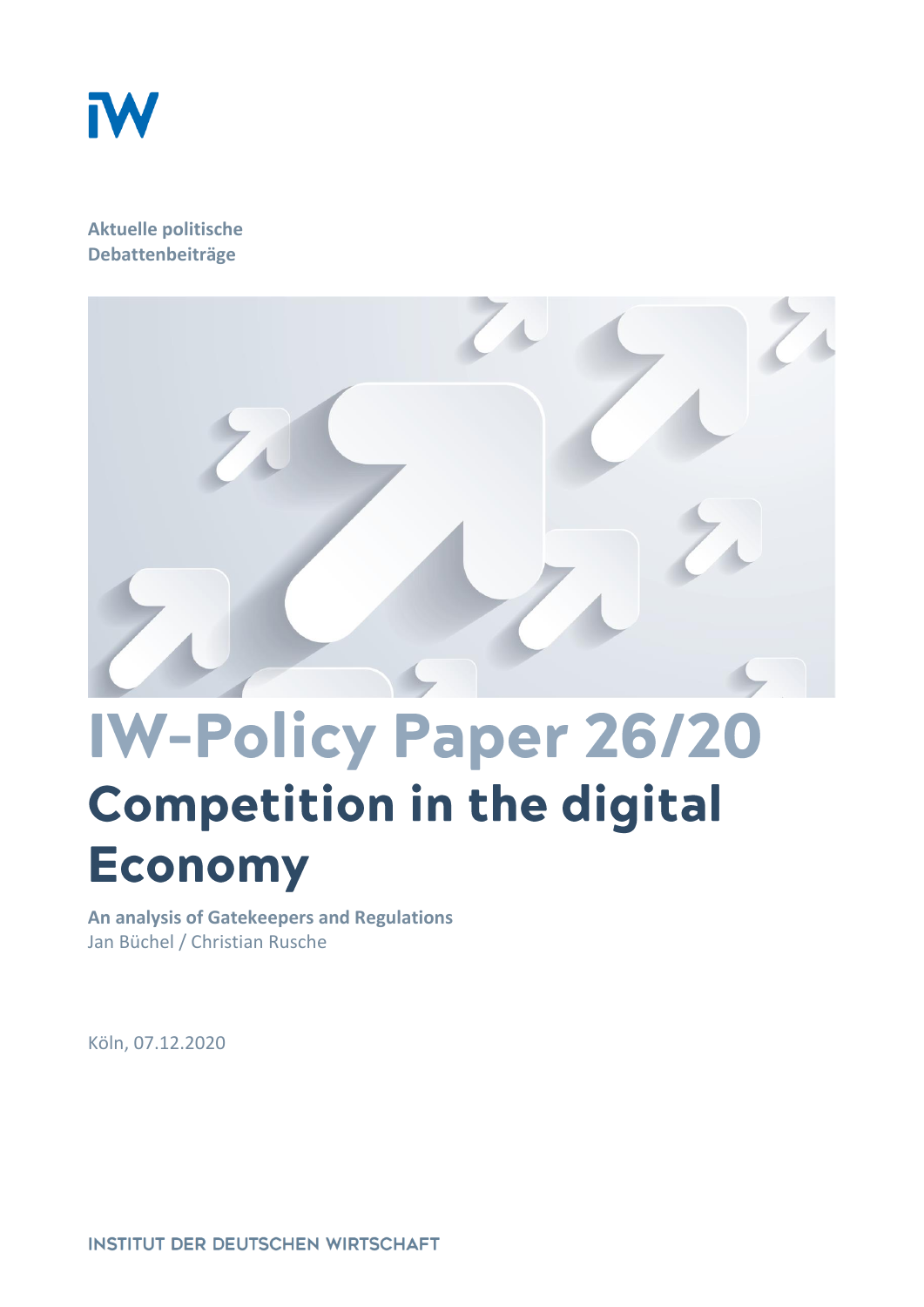

#### Platforms

### **Table of Contents**

|                         | <b>Abstract</b>                        |                                                                   |                |
|-------------------------|----------------------------------------|-------------------------------------------------------------------|----------------|
| 1                       |                                        | Introduction                                                      |                |
| $\mathbf{2}$            |                                        | Definition of platforms and the status quo in the digital economy |                |
|                         | 2.1                                    | Definition of digital platforms                                   | 4              |
|                         | 2.2                                    | Competition on digital markets                                    | 5              |
|                         | 2.3                                    | Anti-trust regulation and platforms                               | $\overline{7}$ |
|                         | 2.4                                    | Current regulatory reactions to protect competition               | 9              |
| $\overline{\mathbf{3}}$ |                                        | The role of gatekeepers                                           | 10             |
|                         | 3.1                                    | The Digital Services Act package                                  | 10             |
|                         | 3.2                                    | Digital platforms with a gatekeeper role                          | 11             |
|                         | 3.3                                    | Driving forces for and practices of gatekeepers                   | 14             |
|                         | 3.4                                    | On a regulation of platforms with a gatekeeper role               | 16             |
| 4                       | <b>Structural competition problems</b> |                                                                   | 17             |
|                         | 4.1                                    | <b>New Competition Tool</b>                                       | 18             |
|                         | 4.2                                    | Sources of structural competition problems                        | 18             |
|                         | 4.3                                    | Where structural competition problems are problematic             | 19             |
|                         | 4.4                                    | No need for a general New Competition Tool                        | 21             |
| 5                       |                                        | <b>Conclusion and policy recommendations</b>                      | 22             |
| <b>References</b>       |                                        |                                                                   | 24             |
|                         | <b>List of Figures</b>                 |                                                                   |                |

#### **JEL Codes:**

G34 – Mergers, Acquisitions, Restructuring, Corporate Governance

K21 – Anti-trust Law

L12 – Monopoly, Monopolisation Strategies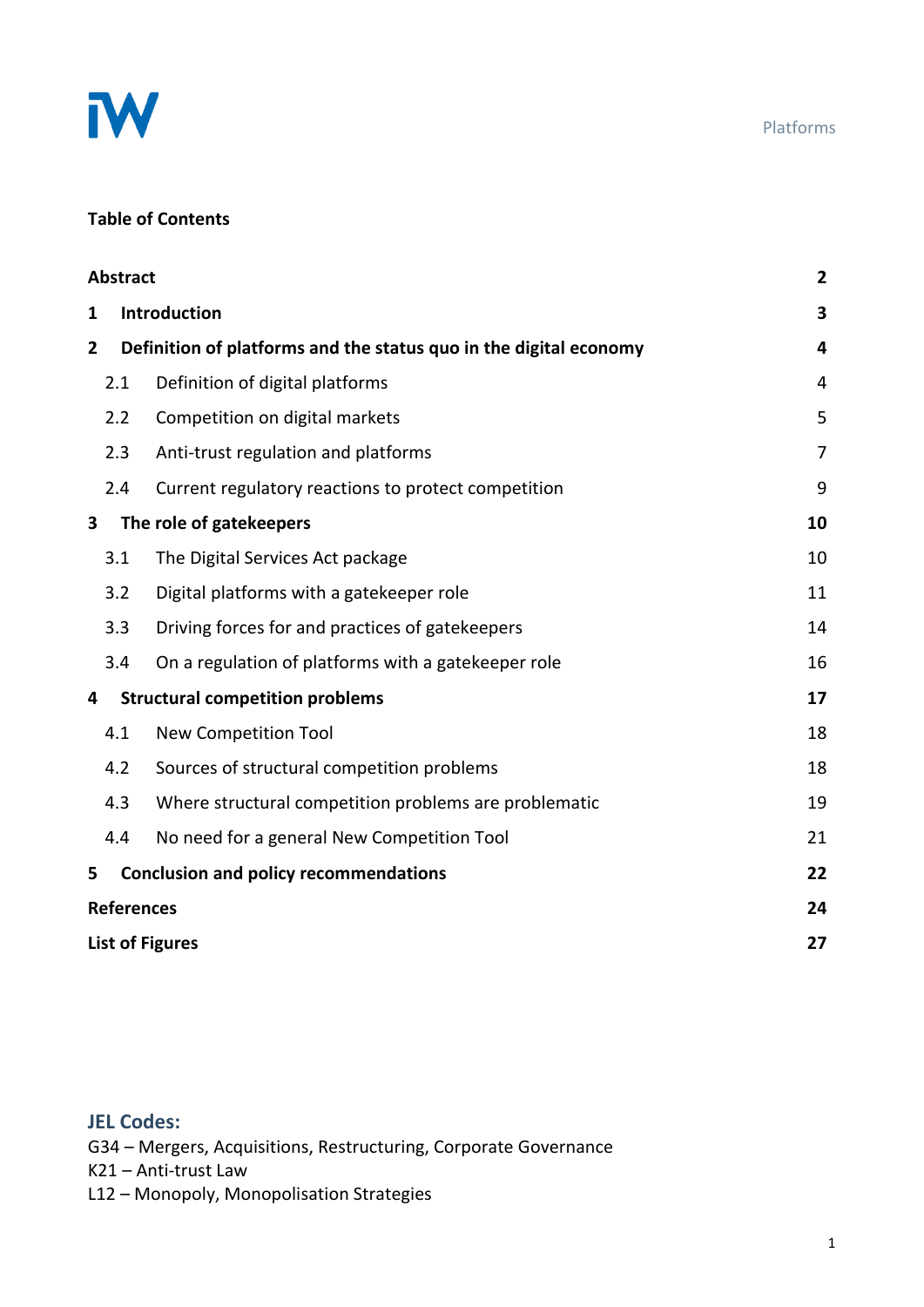Platforms

# IW

# **Abstract**

The Digital Age saw the rise of several rapidly growing digital platforms with substantial market shares. Europe is a large target market for these globally operating platforms, although the majority of the most successful platforms come from the USA or Asia. In general, platform ecosystems differ from regular market environments: platforms extend to several markets and user groups at the same time and there is an increased degree of dynamics in the allocation of market shares in platform ecosystems, which leads to a pressure to constantly innovate.

Platform ecosystems vary among themselves, not least due to the different types of platform business models or their varying impact on the whole sector. Recent developments have included the emergence of particularly overwhelming platforms, known as "gatekeepers", that control entire platform ecosystems. A gatekeeper obtains durable and stable significant market power in the market for intermediation services, it has a large impact on the underlying market(s) and it is vital for users from all sides of the platform. In contrast to conventional platforms, for gatekeepers the ability to contest any of the markets is significantly reduced from the perspective of competing platforms, not least due to significant lock-in effects for consumers.

But too tight regulation and pre-emptive intervention without any occasion is not preferable. Rash and untailored action negatively affects the development and growth opportunities for online platforms that do not intend to breach existing competition rules. Indirectly, that harms consumers, by restricting innovation and the availability of products and services. Tailored procedures for individual large online platforms with gatekeeper power on a case-by-case basis are more expedient. Thereby the current regulatory framework is capable of acting and builds on established legal pillars. However, tailored modernisation and adaption, for example in merger control, is helpful for ensuring fair competition. Merger control can be empowered by including data and other synergies between involved enterprises into assessments in order to prevent the formation of gatekeepers.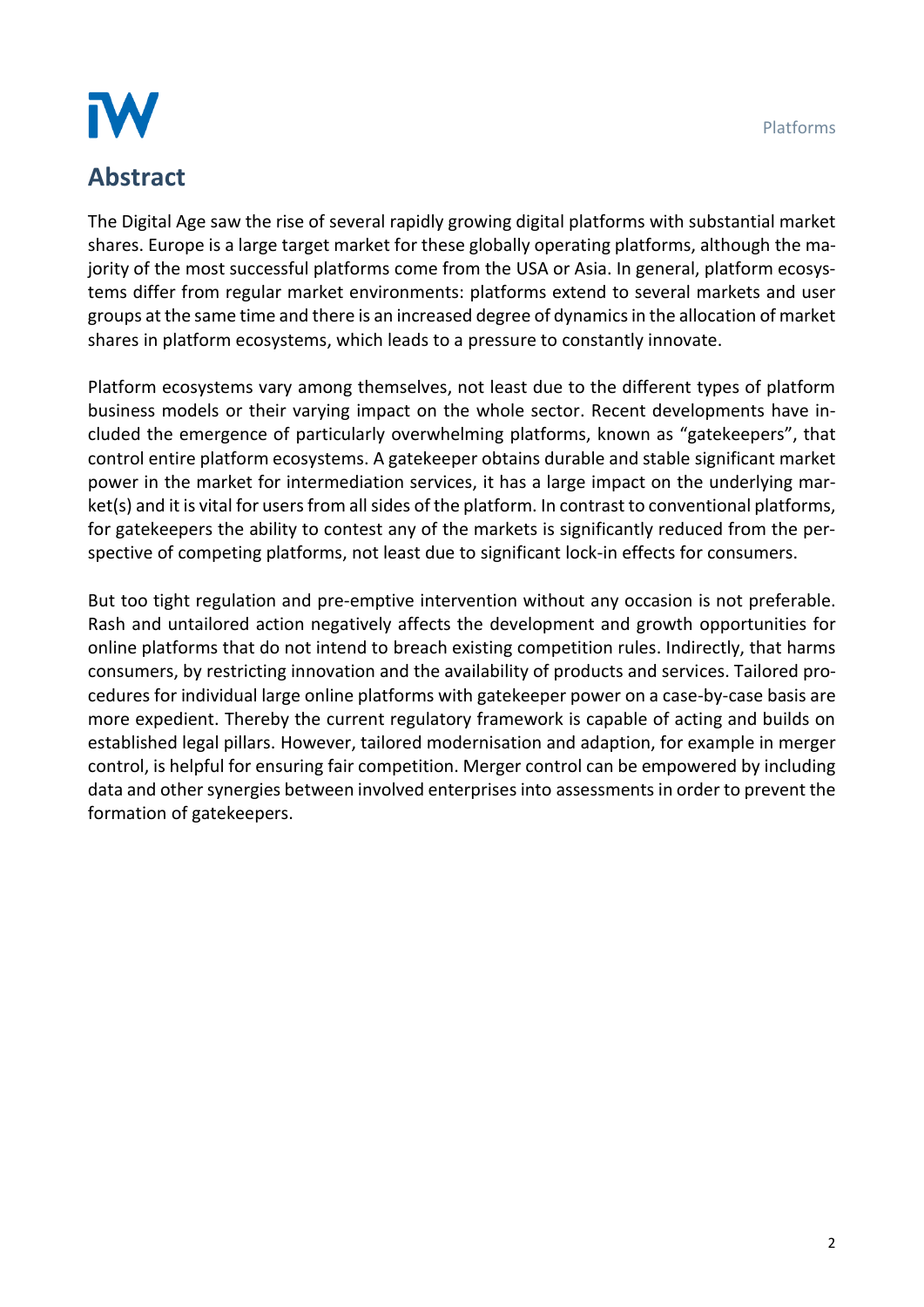Platforms



# **1 Introduction**

In the literature regarding competition there is an ongoing discussion about whether competition is an aim by itself or just a means to reach other goals. Based on the work of Kantzenbach (1967), Schmidt (1999) identified five aims that can be achieved by competition: performancebased income distribution, consumer sovereignty, ideal allocation of production factors, flexibility and technological progress. In fact, if there is a monopolist in the market that is not confronted by the possibility of market entry, consumers only have the choice to buy or not to buy the goods or services offered by the monopolist, typically at a high price, and thus there is no sovereignty. Because of monopoly profit, the monopolist gets a monopoly rent and hence performance-based income distribution is not achieved. Thanks to that profit the monopolist can further suppress market entry and hence technical progress, which leads to an inefficient factor allocation.

Restoring competition to such a market to some extent can help to achieve the five goals addressed by Schmidt. Nevertheless, full-scale competition, defined as atomistic players without impact on the market outcome acting on a given market, is not always a good choice (for an overview of the discussion see Schmidt, 1999, 32 et seq.). That means having some big players in a market can yield a better outcome for the whole economy and can result in higher incomes for consumers than having many small firms. Market failures, for example due to high fixed costs or external effects in production, are possible explanations why competition can and should be limited in some cases: once there are negative external effects in production, the production of one firm has negative effects on the cost structure of another firm. The first firm does not consider the negative effect when deciding how much to produce. One way to internalise these effects is to merge both firms, because when both firms are subsidiaries of one bigger firm external effects are considered. This also holds for positive external effects, for example due to research and development. But high fixed costs can also make having one big firm worthwhile, because then the fixed costs only have to be paid once, which reduces the per unit cost and therefore prices for consumers.

The discussion about whether a few big players in a market is sometimes preferable to many small competitors is also important for the recent discussions about the regulation of digital platforms by the Digital Services Act package (the European Commission, 2020a) and the introduction of a New Competition Tool (the European Commission, 2020b). On the one hand, there is discussion at governmental level, for example in Germany, about allowing dominant firms in Germany or the European Union in order to have competitive firms on a wider scale (BMWi, 2019, 10); accordingly, competition at the national level is limited to ensure competition on a global scale. On the other hand, platforms are successful because there are large economies of scale due to high costs of starting the business and positive network effects (Demary / Rusche, 2018). Both economies of scale and positive network effects promote the emergence of only a few firms or even just one firm. If just one platform dominates the market and manages to obtain a durable and stable position in the market, that platform can be termed a gatekeeper, because it is vital for users to be active on that platform in order to get in contact with other users. The importance of such platforms is shown by Fong et al. (2019), who estimate that within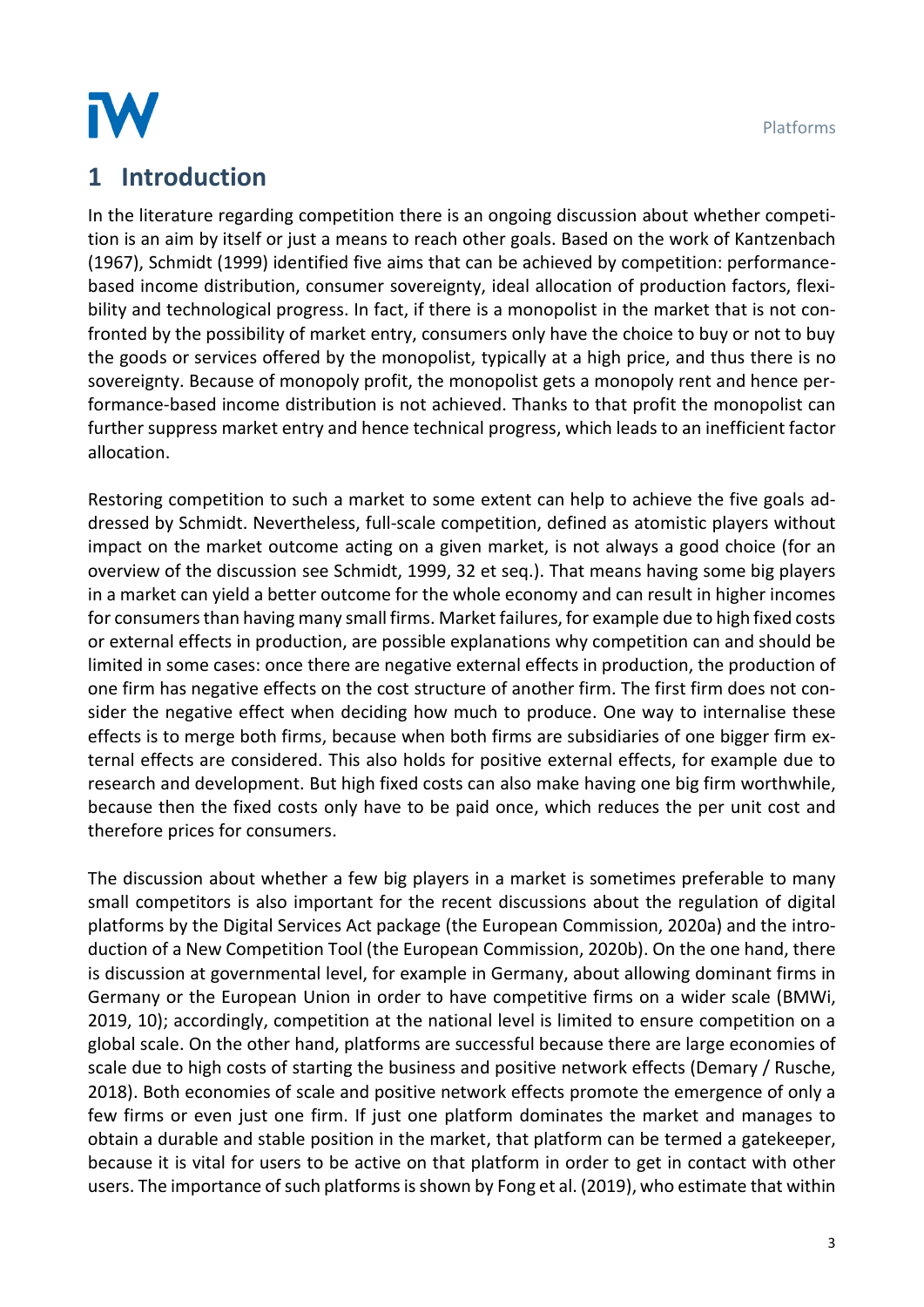

10 years 30 percent of gross economic output will be from platforms such as Amazon, Alibaba and Facebook.

The rise of platforms also leads to more initiatives at the European (Demary / Rusche, 2020) and national levels (Rusche / Scheufen, 2020) to strengthen regulation. Furthermore, as can be seen from the consultations on the Digital Services Act package and a New Competition Tool, more regulation of platforms is yet to come. Against that backdrop, this policy paper attempts to analyse the factors that determine gatekeeper status and under which circumstances a platform can become a gatekeeper. This policy paper also tries to identify regulatory options in order to protect competition in the digital economy as requested by the European Commission in the aforementioned consultations. To this end chapter 2 summarises the definitions, the regulations and the status quo of the digital economy to date, in order to lay the ground for a sound analysis. In chapter 3 the Digital Services Act package is analysed in detail, while chapter 4 deals with the Consultation on a New Competition Tool. Chapter 5 summarises the results and derives policy recommendations based on them.

## **2 Definition of platforms and the status quo in the digital economy**

This policy paper attempts to evaluate current regulations covering digital platforms and whether there is a need for improvement.

#### **2.1 Definition of digital platforms**

To date, the term "platform" has not been given an uncontradicted definition in the literature. This paper uses the definition given by Demary and Rusche (2018, 8) in order to create a common understanding:

A **digital platform** is an enterprise that uses the internet to facilitate economically beneficial interactions between two or more independent groups.

Therefore the task of a digital platform is to act as an intermediary between different users of the platform. The crucial factor is that a platform business model is asset light (ibid., 9), because facilitate economically beneficial interactions between two or more independent user the different users provide the goods or services. A pure platform only matches demand and  $\ddot{a}$ supply. Note that this means that the platform itself is not active as a transaction partner on its own platform. However, if a platform uses its own platform in order to find transaction partners, it is vertically integrated, which also means that the platform is also a competitor in the combined markets. **of users.** due to its durable and stable market power whereas it is highly relevant for users from a digital platform. A digital platform. A considered internet to the internet to internet to its that use<br>The internet to internet the internet to internet the internet to its that uses the internet to its the interne

The asset-light business model of a pure platform enables platforms to quickly scale up their businesses, because adding additional users comes at virtually no cost. However, the establishing of a platform itself is associated with high fixed costs, due to, for instance, the need to set up server capacity and carry out advertising campaigns in the media (Büchel / Rusche, 2020). Therefore any platform's business model is designed to exceed the critical mass frontier of consumers in order to exploit its full profitability potential. Furthermore, the more users already use a given platform, i.e. the higher the demand is from the viewpoint of suppliers, and the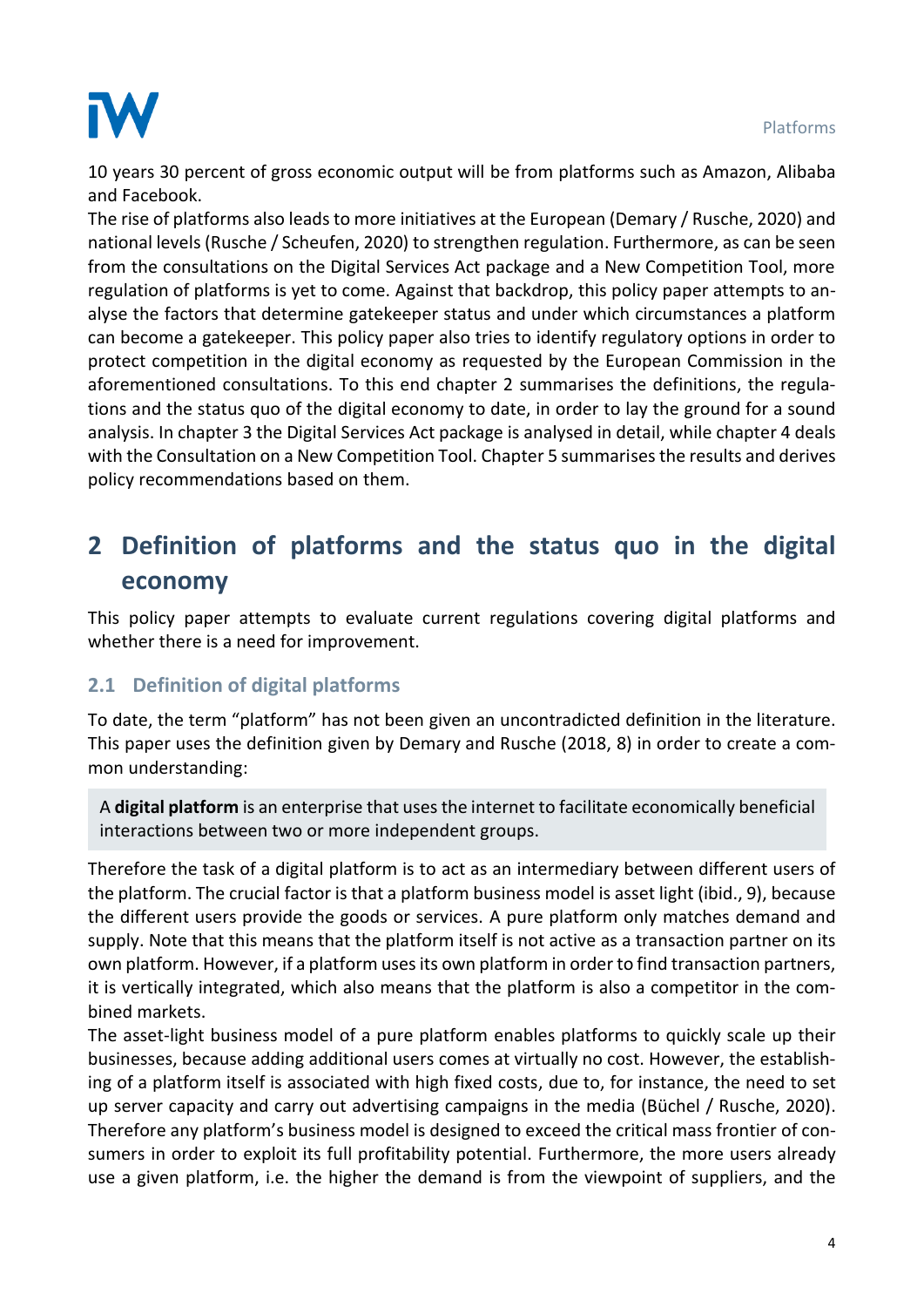

supply from the viewpoint of buyers, the more attractive the platform is for new users. This is termed in the literature as positive network effects (direct and indirect).

#### **2.2 Competition on digital markets**

Both economies of scale and positive network effects favour the trend towards dominant platforms, which is termed as a winner-takes-all market (Demary / Rusche, 2018) or a winner-takesmost market by the European Commission. This, however, can also be beneficial for users, both business users and consumers. The economies of scale allow a dominant platform to charge low or even no fees (at least for one user group) for its intermediation service.

Furthermore, a dominant platform is an effective venue for users from all user groups to make transactions. The positive networks effects, indirect and direct, make a platform more attractive for users the more other users already use the platform. Therefore a platform is most valuable if all possible trading partners are on that platform. For example, a typical consumer does not have to search on different web shops and marketplaces for good offers when there is a central marketplace which all relevant suppliers are active on.

Platforms are therefore an important co-ordination device for different user groups. This not only holds true for one country but also for the Internet worldwide. In fact, Europe has the largest international bandwidth between metropolitan areas (OECD, 2019, 42) and thus there is sufficient infrastructure and demand to enable platform growth. Nevertheless, this potential is mostly made use of by companies from the USA and Asia (Figure 2-1). When stock valuation is used as a proxy for profitability and growth expectations, investors mostly invest in the USA and Asia. Of the 60 most valuable firms worldwide in 2018, most of which are digital platforms, around 66 percent of the combined valuation is accounted for by US firms and 30 percent Asian firms. Europe only accounts for around three percent. Furthermore, consumers in Europe mostly use the services offered by US or Asian firms, which is exemplified by the dominance of US platforms on the European market for apps and in e-commerce (Demary et al., 2020) and advertising-supported video-on-demand (AVoD) (Büchel / Rusche, 2020). Thus the platform markets in the European Union are to a large extent controlled by enterprises from outside the European Economic Area.

However, in the digital economy there are rapid innovation cycles, which is known as "leapfrog competition" (Grave / Nyberg, 2017), i.e. although one firm has significant market power, it can be quickly driven out of the market by a firm offering a more innovative product. In such way the new entrant makes use of the same upwards spiral effect facilitated by strong reinforcing indirect network effects that was initially the key enabler of the incumbent's dominant market position. One recent example is the rise of TikTok, which offers a combination of social network and video-on-demand where the videos come from the users. TikTok gained more than 1 billion users with new features that could be added to uploaded videos within a short period of time (Büchel / Ruche, 2020) and entered markets where YouTube and Facebook have significant market power. Other examples are Google, which drove Yahoo! out of the market for online search engines, and Facebook, which became more successful than Myspace (Demary / Rusche, 2018).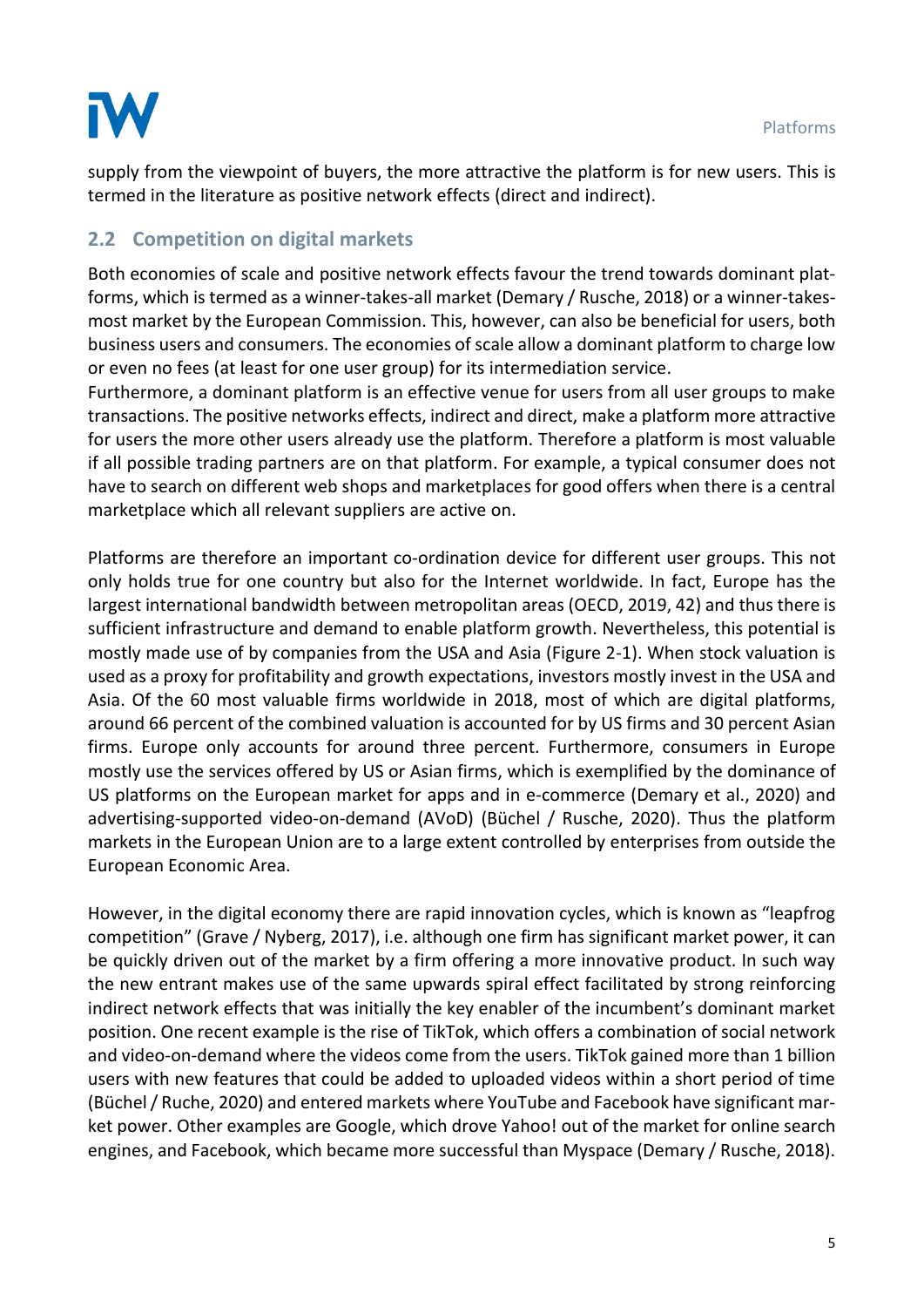

#### <span id="page-6-0"></span>**Figure 2-1: The Platform Economy**

The 60 most valuable platforms worldwide, in billion US Dollars (USD), June 2018

Source: Netzoekonom.de (2018) based on idea by Peter Evans

Therefore it is also important to look at platforms that can potentially challenge the dominant incumbent platforms in order to gauge the market power of a platform. To this end, unicorn companies were analysed (Figure 2-2). A unicorn company has a valuation of at least one billion US dollars (USD) and is not publicly listed. In the first quarter of 2020 there were 471 unicorns worldwide, with a combined valuation of USD 715 billion. From the 471 unicorns, 135 (with a total valuation of USD 307 billion) could be classified as platforms. Accordingly, the mean valuation of a unicorn is USD 1.52 billion, while a platform unicorn has a mean valuation of around USD 2.3 billion. Thus, one can say that platforms tend to have a higher valuation than other unicorns. Investors seem to more likely invest in platforms, because they are expected to be successful, as incumbent platforms such as Amazon, Facebook, etc are.

Nevertheless, with regard to regional distribution only 29 of all 471 unicorns and 12 of the 135 platform-unicorns come from the EU27. So the dominance of Asian and US firms in the European digital economy is likely to continue.

A company can also lose its status as a unicorn. That can be due to a successful IPO, acquisition by another company or insolvency. A closer look at former unicorns in Figure 2-2 reveals that insolvency or a drop in valuation was in most of the cases not the reason. There were 204 former unicorns in the CBInsights dataset in the first quarter of 2020, 73 of which are platforms, with examples including Facebook and the Alibaba group. The combined valuation of the 204 unicorns at the time of their change in unicorn status was USD 978.2 billion. The mean valuation all such firms was USD 4.8 billion; the mean valuation of the platforms was USD 6 billion. Many of the unicorns had had successful IPOs or been acquired, which is reflected in the higher mean valuation. Europe, however, only has 17 former unicorns, and only six of those could be classified as platforms. The music streaming company Spotify was the most successful one, with a valuation of USD 29.5 billion when it ceased to be a unicorn (Zeit.de, 2018).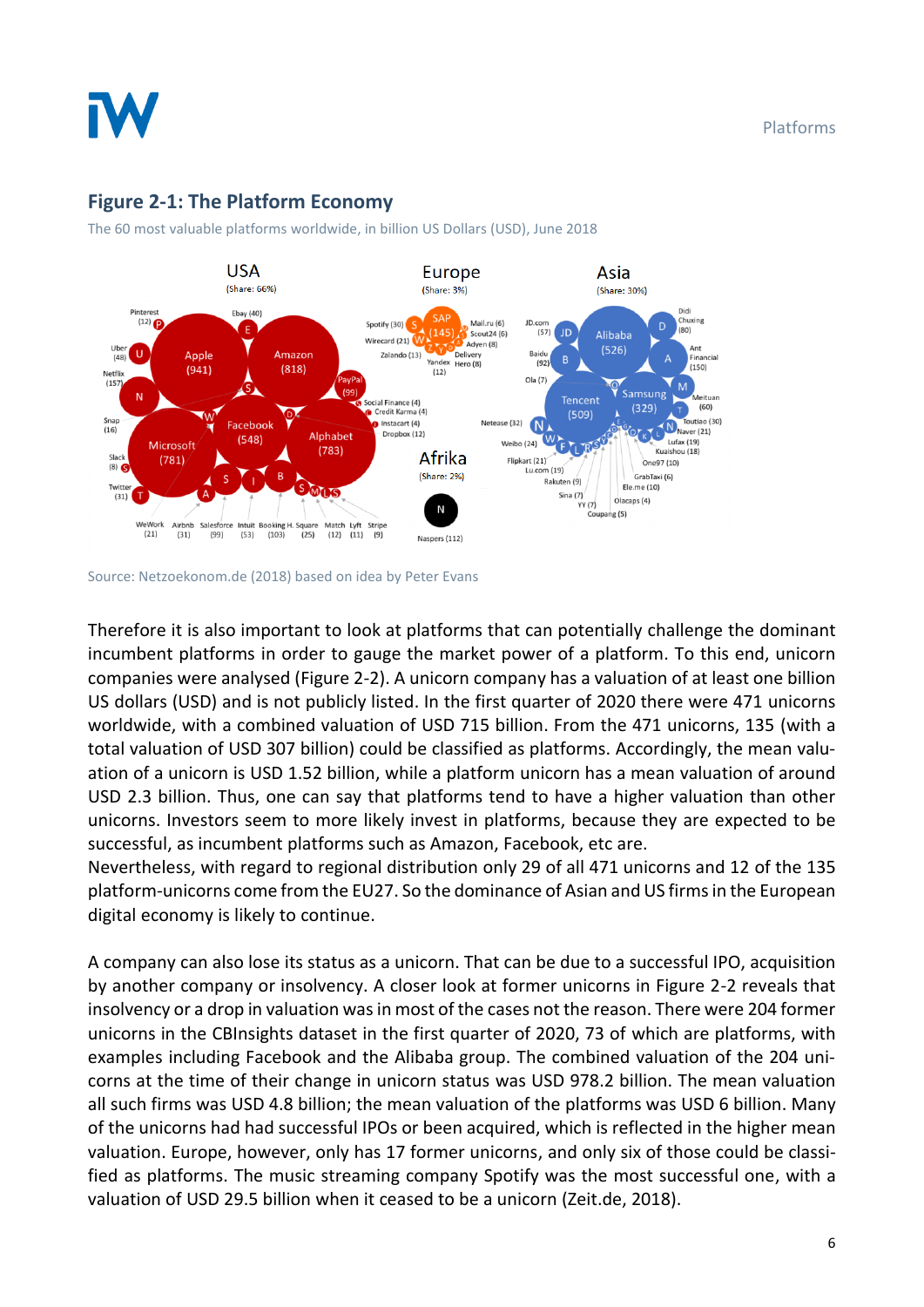

Spotify accounts for the majority of the combined valuation of the aforementioned six European platforms, USD 46.2 billion.

#### <span id="page-7-0"></span>**Figure 2-2: Total number and valuation of unicorns (left-hand side) and former unicorns (right-hand side) worldwide and in the EU27**

Valuation in billion USD



Source: CBInsights (2020a; 2020b); own depiction

### **2.3 Anti-trust regulation and platforms**

Section 2.2 showed that Europe is an attractive market with many digital links between its metropolitan areas, which reflects a sizeable market potential. Nevertheless, this market potential in the digital economy is mostly monetarised by digital platforms from the US and, to an increasing extent, China, as the example of TikTok illustrates. However, the dominant position of these digital platforms in some markets has caused concerns from authorities that platforms abuse their market power (for example, the United States House of Representatives, 2020; Bundeskartellamt, 2016). The recent Consultations of the European Commission concerning Digital Services and a New Competition Tool reveal that EU authorities see further need for action. Before the Consultations and the questions raised are discussed in detail, the pillars of anti-trust regulation and the steps already taken by the European Union will be recapitulated here.

Leaving aside state aid investigations, anti-trust authorities in the EU can use means from three pillars to protect functioning competition (for an overview, see Schmidt, 1999; Demary / Rusche, 2017):

◼ **Merger Control (Council Regulation (EC) No. 139/2004 – the EC Merger Regulation)** Merger control aims at preventing a reduction of competition in a market due to mergers or acquisitions. At the European level, the Commission can investigate a merger or acquisition pursuant to Art. 1 (2) of the EC Merger Regulation if the turnover of all the firms concerned is at least five billion euro worldwide and 250 million euro within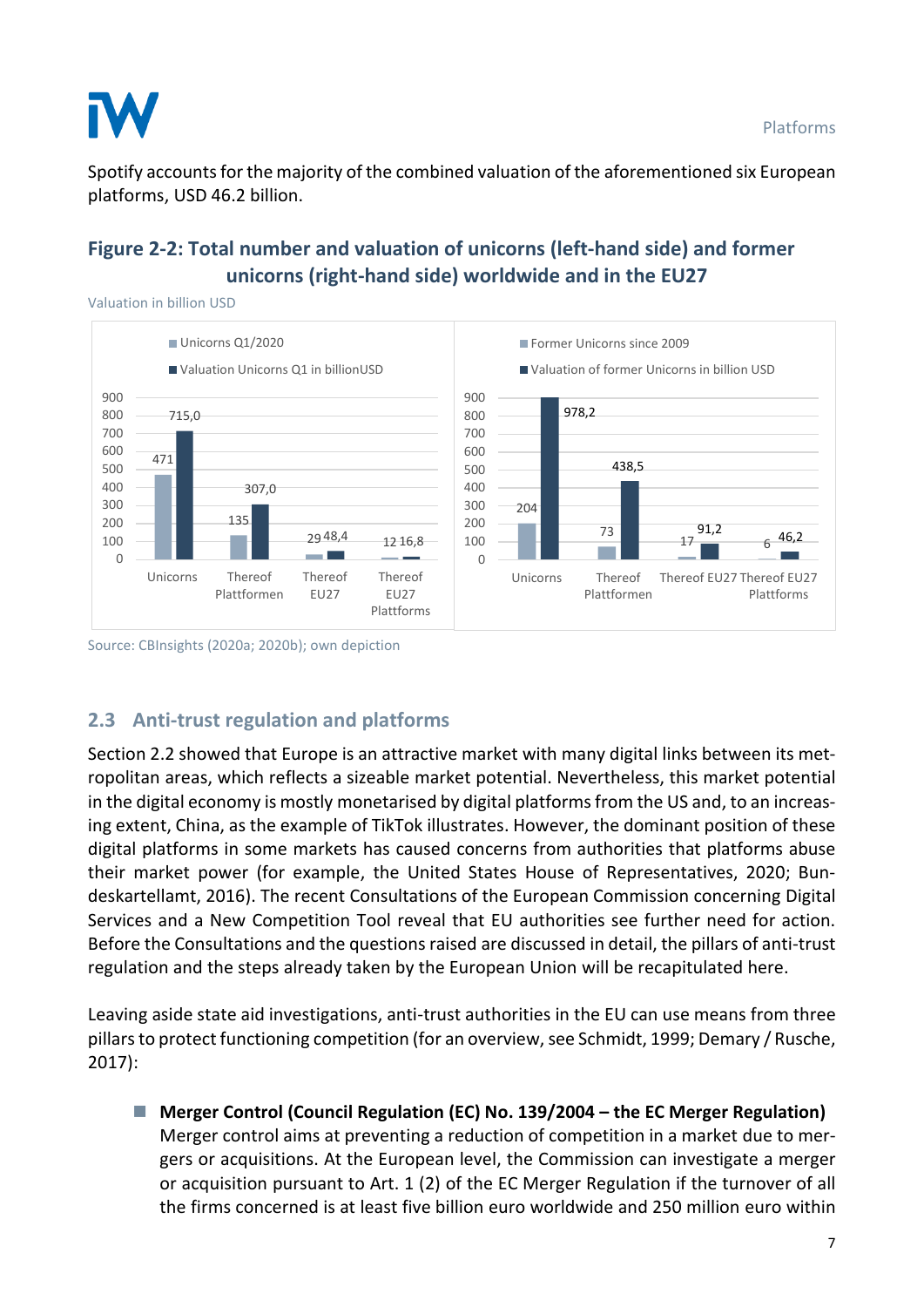

the European Union. There are lower thresholds for national anti-trust authorities. Merger control is an essential factor for protecting competition. Particularly in the digital economy, acquisitions are used by platforms to enter new markets or to improve market position in home markets, with examples including the acquisitions of Android and YouTube by Google, those of Instagram and WhatsApp by Facebook, and those of AbeBooks and streaming service Twitch by Amazon. A 2020 report by the United States House of Representatives listed 566 completed acquisitions by Apple, Amazon, Google and Facebook. A report of the British Treasury (HM Treasury, 2019, 12) found 400 acquisitions by Amazon, Apple, Facebook, Google, and Microsoft within the last 10 years. No acquisition was forbidden by authorities.

#### ■ Abuse of dominance (Art. 102 of the Treaty on the Functioning of the European Union **– the TFEU)**

Article 102 of the TFEU forbids abuse of a dominant position in a market. Against this backdrop, the Court of Justice of the European Union (CJEU, 2011, para. 24) clarified that it is not prohibited for an undertaking to acquire a dominant position in a market on its own merits. Nevertheless, it is prohibited for such dominant position to result in a distortion of competition in the internal market. Accordingly, although a platform is allowed to acquire a dominant position by offering successful services and products, especially because it is the matching device between its user groups, it must be careful to not distort competition – since a dominant platform is the place where economic agents meet, it can potentially affect competition because it controls that environment, for example by favouring its own services or by unjustifiably favouring products of a specific business users in the search results.

The lawsuits filed against digital platforms, and the fines imposed and changes demanded by authorities, show that there has been abusive behaviour and anti-trust authorities have already taken steps. Examples include the German anti-trust authority (Bundeskartellamt, 2020a) making Amazon change its terms and conditions for business users and Facebook internally separate data from different sources. Other examples are the fines in three cases for a total of 8.25 billion euro imposed on Google by the European Commission (2019a).

#### ◼ **Cartels (Art. 101 of the TFEU):**

Article 101 of the TFEU prohibits all agreements between competitors or any other party that can distort competition on a market. Once there is a dominant platform on a market, it seems hard to imagine there could be agreements which further limit competition. Nevertheless, that is still possible, especially if a platform is vertically integrated, i.e. it is a (potential) transaction partner in the transactions it facilitates, for example if a platform sells goods using its own marketplace. In such a case it is a transaction partner and offers a place where transactions can take place. A vertically integrated platform with sufficient market power could co-ordinate price setting in order to maximise its profits from selling and transaction fees. The *Eturas* case heard by the Court of Justice of the European Union (CJEU, 2016) deals with such a situation. Accordingly, the preventing of cartels and other forms of co-ordinated behaviour is also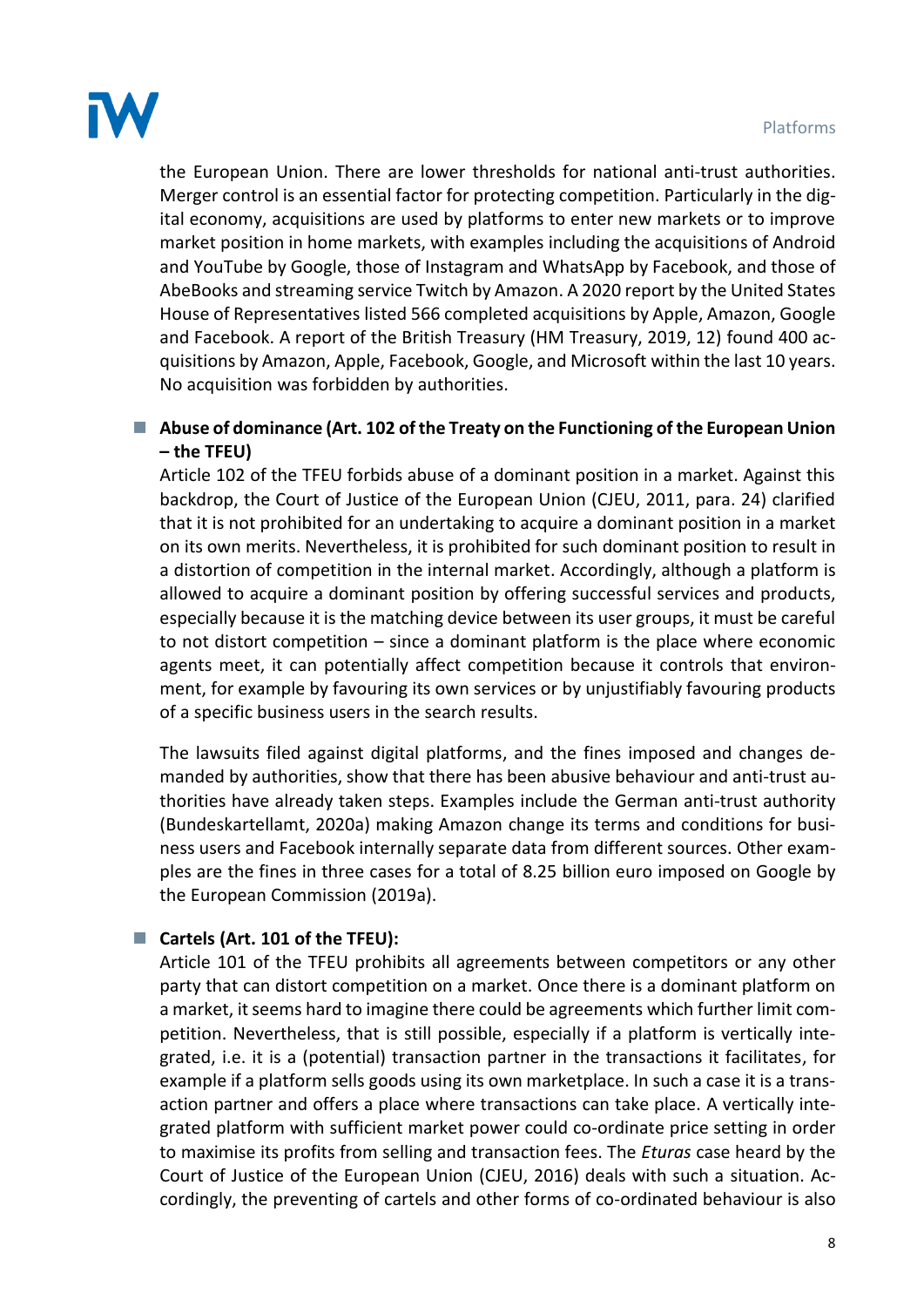

an important topic for digital markets. This is especially true once automatic price setting devices or algorithms are used, as they could cause anti-competitive market outcomes.

Therefore competition is protected by keeping markets open, for example by way of merger control, and by setting rules in order to keep competition fair, for example by preventing the forming of cartels. However, the relevant laws were written before the coming of digital platforms. A question arises: are the rules also fit for the increasing dynamics of platforms or is there a need for new rules?

#### **2.4 Current regulatory reactions to protect competition**

The new challenges posed by digital platforms with significant market power can be addressed by using the rules already in place analogously, or new rules can be laid down. The proceedings against Google, the *Eturas* case and the proceedings of the Bundeskartellamt against Amazon and Facebook, as well as the investigations of Amazon by the European Commission (European Commission, 2019b) and Apple (European Commission, 2020c), show that anti-trust authorities can makes use of rules that are already in place to prevent abuse of dominance and to combat illegal agreements. The only field where deficiencies are visible is the field of merger control, which is shown by the 566 and 400 acquisitions permitted in the digital economy and identified by US and British authorities, respectively.

Acquisitions are particularly often used by digital platforms to enter new markets. For example, the dominant position of Amazon would not be as strong without its acquisitions of other ecommerce platforms, streaming providers, cloud-services providers and Internet-of-Things suppliers. Leapfrog competition in the digital economy puts pressure on the incumbent firms to constantly innovate. Acquiring promising start-ups, and even using what is known as "killer acquisition" (the United States House of Representatives, 2020) is a way to protect a firm's own markets and to leverage its market power to new markets. Although steps have been taken by national authorities, for example in Germany (Bundesregierung, 2016), to improve merger control as a reaction to the WhatsApp/Facebook merger, no results of such adjustment, i.e. forbidden mergers, are yet visible. Furthermore, if restrictions are imposed with regard to an acquisition, these restrictions must be enforced. For example, when acquiring DoubleClick Google announced that there would be no combination of data from announced with data from other Google sources, but Google subsequently went back on that commitment (the United States House of Representatives, 2020, pp. 209–210). This acquisition was an important building block for the strong position that Google has in the market for Internet advertising.

Recent changes in the field of prevention of abuse of dominance can be put into two groups. The first group is built by the General Data Protection Regulation (the GDPR), which came into force in May 2018 and aims at building a level playing-field in the European Economic Area. It specifies what kind of data analysis is allowed while still protecting the citizens of Europe. For example, the proceedings of the Bundeskartellamt in 2020 against Facebook show that the GDPR also limits data analysis by dominant digital platforms.

The other group of regulations aims at limiting the power of platforms and enabling fair competition on platforms, especially with regard to small and medium size business users. This group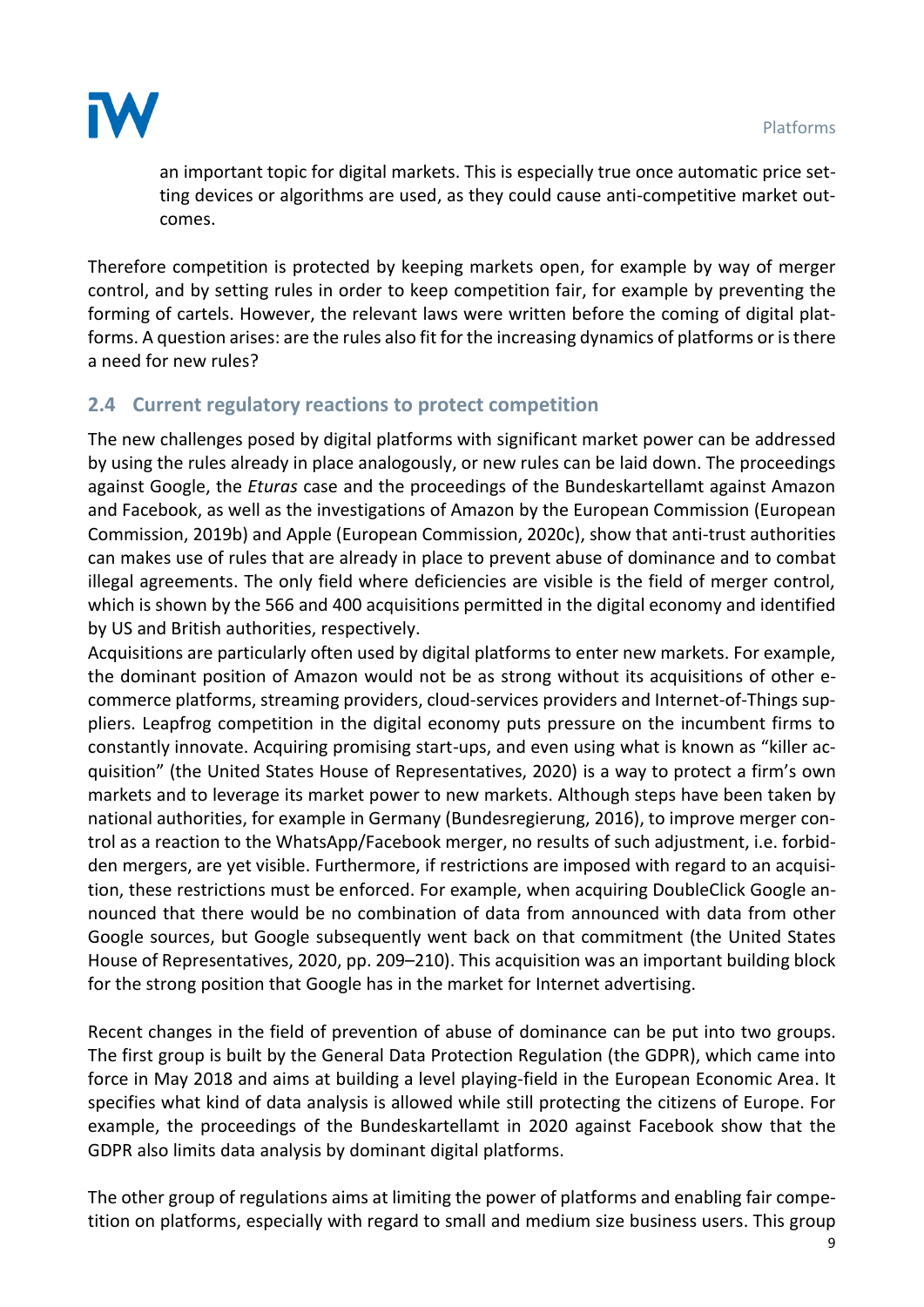

is based on the P2B Regulation (Official Journal of the European Union, 2019b), which came into force in July 2020 and aims at ensuring more fairness, especially in competition with vertically integrated platforms (Demary / Rusche, 2020). This regulation contains an evaluation clause, in order to review the new rules; thus there is also room for adapting this regulation to new scenarios in the future. However, the Coronavirus pandemic has meant that the learnings from this regulation since July are quite limited.

The European Union has also set up the EU Observatory on the Online Platform Economy (European Commission, 2020d), which monitors the platform economy and helps detect regulatory gaps, new challenges and possible changes to regulations which may be needed. Additionally, the position of anti-trust authorities in the European Union has been improved by a new regulation that is going to be introduced in each Member State by February 2021 (Official Journal of the European Union, 2019a). This new regulation aims to ensure that competition authorities can act independently of governments and companies, have sufficient resources and powers to protect competition, and are able to pursue infringements.

A question thus arises: why must new regulation be discussed while "old" regulations did not even come into force or could lead to any changes?

However, any new regulation proposed has to consider all of the three pillars of anti-trust regulations to deal with the challenges caused by dominant digital platforms. In the following sections both consultations and the proposed new regulations are discussed accordingly.

# **3 The role of gatekeepers**

Digital platforms act as an important link between several user groups that enables efficiencies to be benefitted from: consumers benefit from improved market transparency, increased variety and more innovative goods which digital platforms can make available by their role as a transaction intermediary. Contemporaneously, B2C platforms provide an effective channel for, for example, small business users to extend their coverage. However, recent developments reflect the emergence of several large platforms with gatekeeper roles that control increasingly important online platform ecosystems.

#### **3.1 The Digital Services Act package**

A digital service is defined by the European Union as "any service normally provided for remuneration, at a distance, by electronic means and at the individual request of a recipient of services" (the Official Journal of the European Communities, 1998, Art. 1(2a)). Platforms and dominant digital enterprises play an important role regarding these digital services, because they facilitate transactions between users from the entire European Union and are, therefore, a central matching device with large growth potential. This potentially also challenges fair competition.

First of all, the dichotomy between setting fair rules for digital services for all enterprises in the entire European Union and improving the situation of enterprises that have to use platforms can also be found in the Consultation for the Digital Services Act package. According to the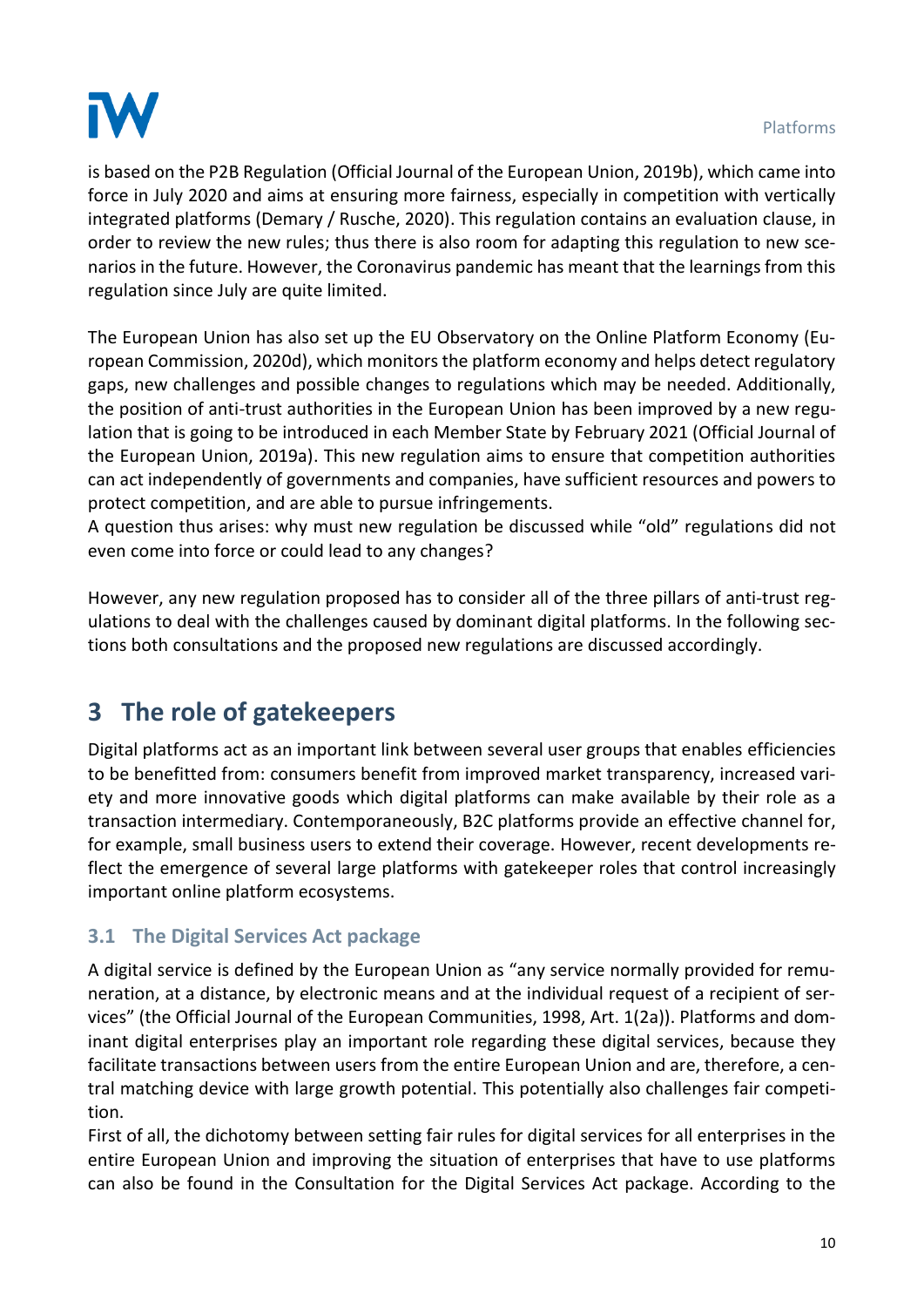

Consultation's questionnaire (the European Commission, 2020a) the Digital Services Act package has two pillars:

- A **deepening of the digital single market** is intended. To this end the package aims at "increasing and harmonising the responsibilities of online platforms and information service providers and reinforce the oversight over platforms' content policies in the EU".
- **Markets** with dominant platforms that act as gatekeepers should "remain fair and con**testable for innovators, businesses, and new market entrants**".

Platforms facilitate interactions between different user groups and thus they have a central role when transactions are initiated. This, however, does not necessarily make a platform a gatekeeper. Since one central aspect in the consultation is the gatekeeper role of platforms, we will first discuss what a gatekeeper role actually is (3.2), next we will look at which driving forces are characteristic for gatekeepers (3.3) and finally assess, based on these insights, whether gatekeepers should be regulated more strictly or not (3.4). The economic motives of gatekeepers are illuminated at such a detailed level because a comparable analysis does not yet exist in the literature.

#### **3.2 Digital platforms with a gatekeeper role**

Currently, the European Commission (2020a) ascribes a gatekeeper role to several digital platforms in at least one of the markets they are active on. Whether a large digital platform acts as a gatekeeper depends on several characteristics of the platform itself, as well as on the underlying market conditions. Nevertheless, in the first place there is a need to define what is meant by a "gatekeeper role", in order to evaluate whether a platform fits the identified criteria. The European Commission considers platforms with a gatekeeper role to be primarily active in B2C markets: "**Online platforms exert a gatekeeper role if business users are increasingly dependent on one online platform with market power, for example due to strong indirect network effects and data-driven-advantages, to get in contact with their customer**" (the European Commission, 2018). The asymmetry in market strength is exacerbated by the very nature of the supply side consisting of thousands of small business users (ibid., 1). Whilst platforms acting as gatekeepers primarily adversely affect business users, this could even have a negative indirect effect on consumers, by, for example, reducing the choice of competitive goods and services (ibid., 2).

While this characterisation of the gatekeeper role captures the asymmetry in market strength between the platform and its users, it leaves the platform's own competitive situation in the market for intermediating transactions with regard to potential competing platforms untouched. For our analysis we therefore extend the definition of platforms acting as gatekeepers as follows:

**A digital platform acts as a gatekeeper** in the underlying platform ecosystem if there are very few, if any, alternative intermediation services available, and it has a large impact on the market(s) due to its durable and stable market power, while still being highly relevant for users from all sides of the platform.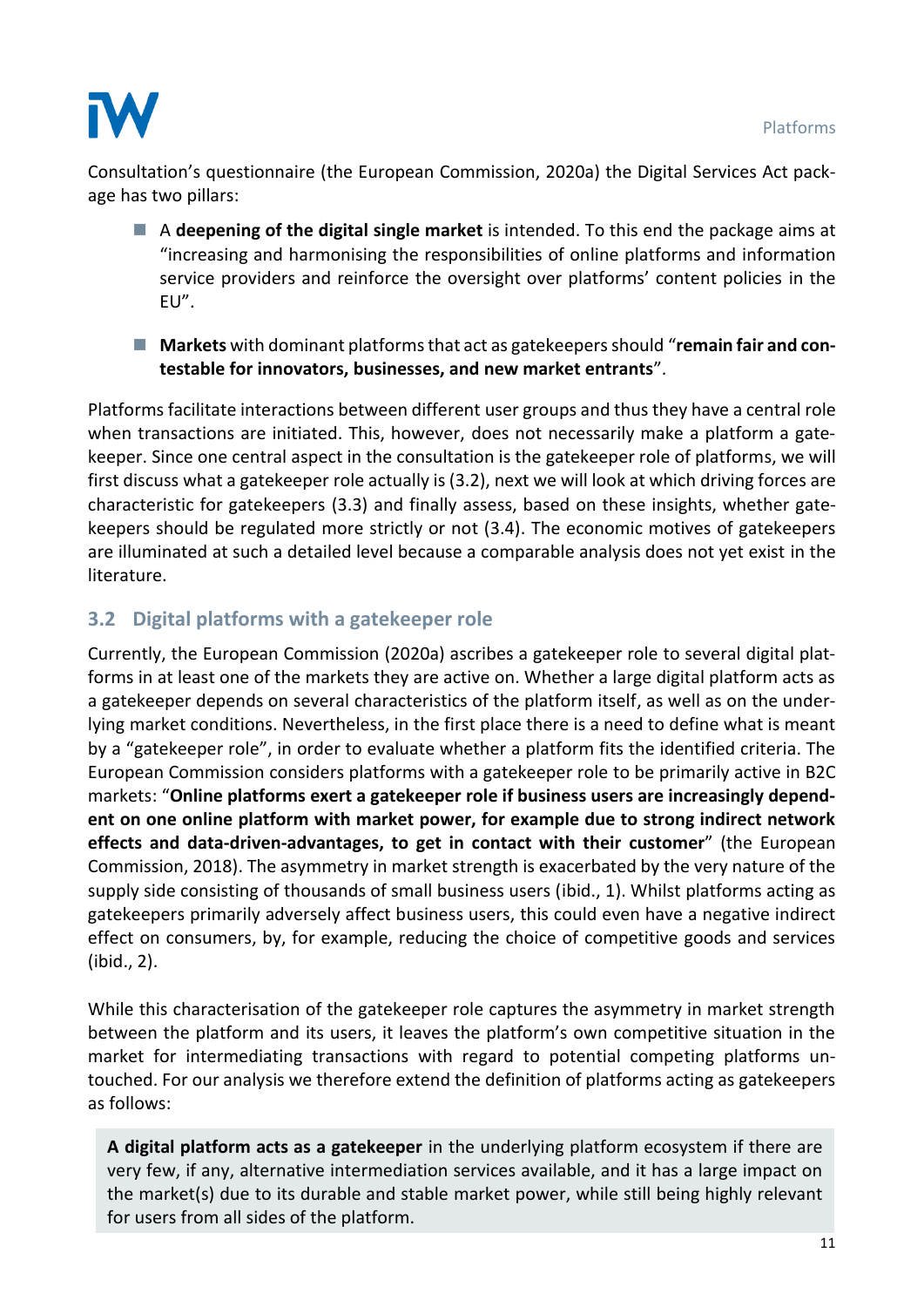

In markets where a platform acts as a gatekeeper (according to this definition), it is characteristic for there to be an at least temporary reduced degree of dynamics in the evolution of market shares. In principle, no new competitor has managed to effectively challenge the incumbent gatekeeper's substantial market power within the scope of the past few years. That, however, does not mean that such a challenge is impossible. Although regular platform ecosystems are characterised as dynamic, for ecosystems with a platform acting as a gatekeeper the ability to contest one of the markets is significantly reduced from the perspective of competing platforms. Amazon (in the field of e-commerce) and Apple's App Store have held dominant market shares for considerable periods of time, for instance (the European Commission, 2020c; the European Commission, 2020e). Theoretically, it is possible for a new app store to contest the incumbents' market position, at least for the Android operating system, by offering a more innovative service. Nevertheless, the probability of success is significantly reduced, not at least by the incumbents' practices of tying customers in. High lock-in effects and a broad choice of apps for consumers prevent them from switching to a new entrant. Therefore the degree of lock-in effects is crucial for determining the gatekeeper role of a dominant platform. For instance, an app store binds its users if its interoperability and compatibility are limited to a specific device or at most to a limited number of specific devices. Switching app store in such a case necessarily entails switching one's device, which might be very costly for the consumer and thus creates incentives not to switch.

In addition, a high degree of relevance for a platform's users, i.e. the offering of the platform satisfies the needs of customers, can likewise favour the emergence of the gatekeeper role. Platform users always have the choice of not using any platform, which is, in the context of gatekeeper platforms, comparable to not using the platform with a gatekeeper role, because the latter dominates the entire platform ecosystem. But with an increasing degree of relevance it becomes more likely that a user cannot afford to refrain from using the platform with a gatekeeper role, even if the conditions are unfavourable.

The characteristic features of gatekeepers are not to be regarded as independent of each other: they are actually interdependent (Figure 3-1). For example, a high degree of relevance or a large impact on the whole sector amplifies a gatekeeper's ability to maintain its market position on a permanent basis. Furthermore, the absence of competing services strengthensthe gatekeeper's relevance for users, as well as its impact.

Often a platform acting as a gatekeeper captures a large share of total revenue in one of the underlying markets. However, using this as a reference may still be misleading. In B2C markets, multi-sided platforms with a gatekeeper role may offer products relatively inexpensively or even free of charge to consumers while the platform generates substantial income in the corresponding advertising market.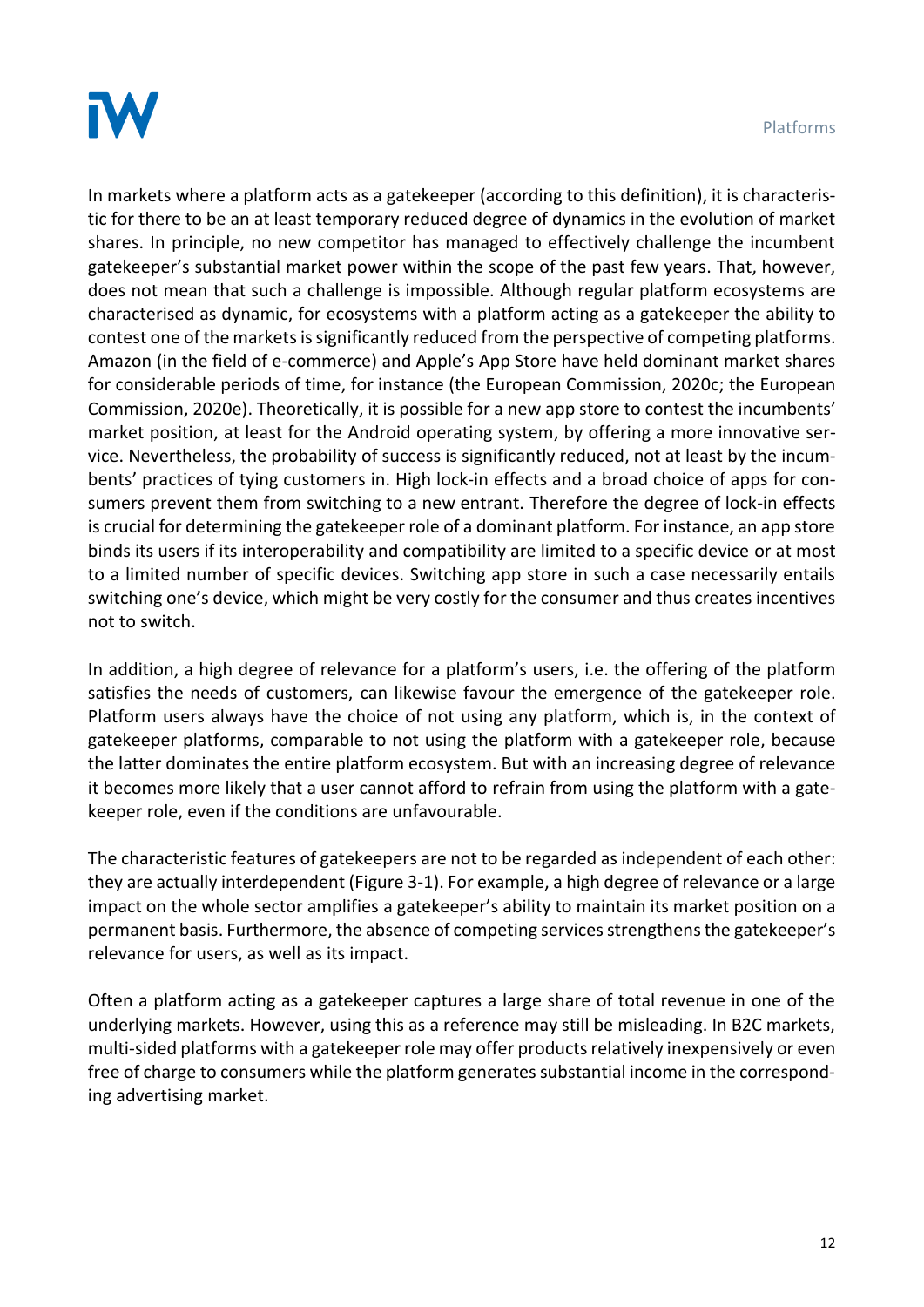<span id="page-13-0"></span>![](_page_13_Figure_2.jpeg)

![](_page_13_Figure_3.jpeg)

Source: own depiction

Thereby the platform uses the consumer market as what is known as a "subsidy side", because charging a relatively low price to attract many customers to a group with a positive indirect network effect enables the platform to make a more valuable offer and therefore to increase the price to the advertisers on the money side of the platform, while still achieving a higher volume of transactions (Demary / Rusche, 2018, 39). Platforms such as YouTube and Facebook use this strategy by offering their services to consumers free of charge. This enables them to offer valuable advertising spaces to business users in the sense of a broad range of consumer attention or even the ability to address certain customer groups via tailored, customer-specific advertisements. The latter is possible due to the user-specific data the platform collects.

The effective market position of a platform may be underestimated if one looks solely at the revenue that is generated in the consumer market. More important is the gatekeeper's actual impact on the underlying sector as measured in different dimensions, such as, for example, its bargaining power vis-à-vis the business users of the platform. The recent Progress Report of the Expert Group for the Observatory on the Online Platform Economy (2020) sets out alternative methods to measure a platform's actual impact on the market, such as the share of consumer attention, by quantifying the number of users or the amount of time users spend on the platform. Even the number of acquisitions undertaken by the platform as a competition strategy can serve as an adequate measure.

A platform acting as a gatekeeper can exert its gatekeeper role with regard to consumers just as well as to business users. That results from the platform's large impact on the entire sector, which extends not only to the business-user side of the platform but also to consumers and to potential further platform user groups, such as, for instance, advertisers. Furthermore, the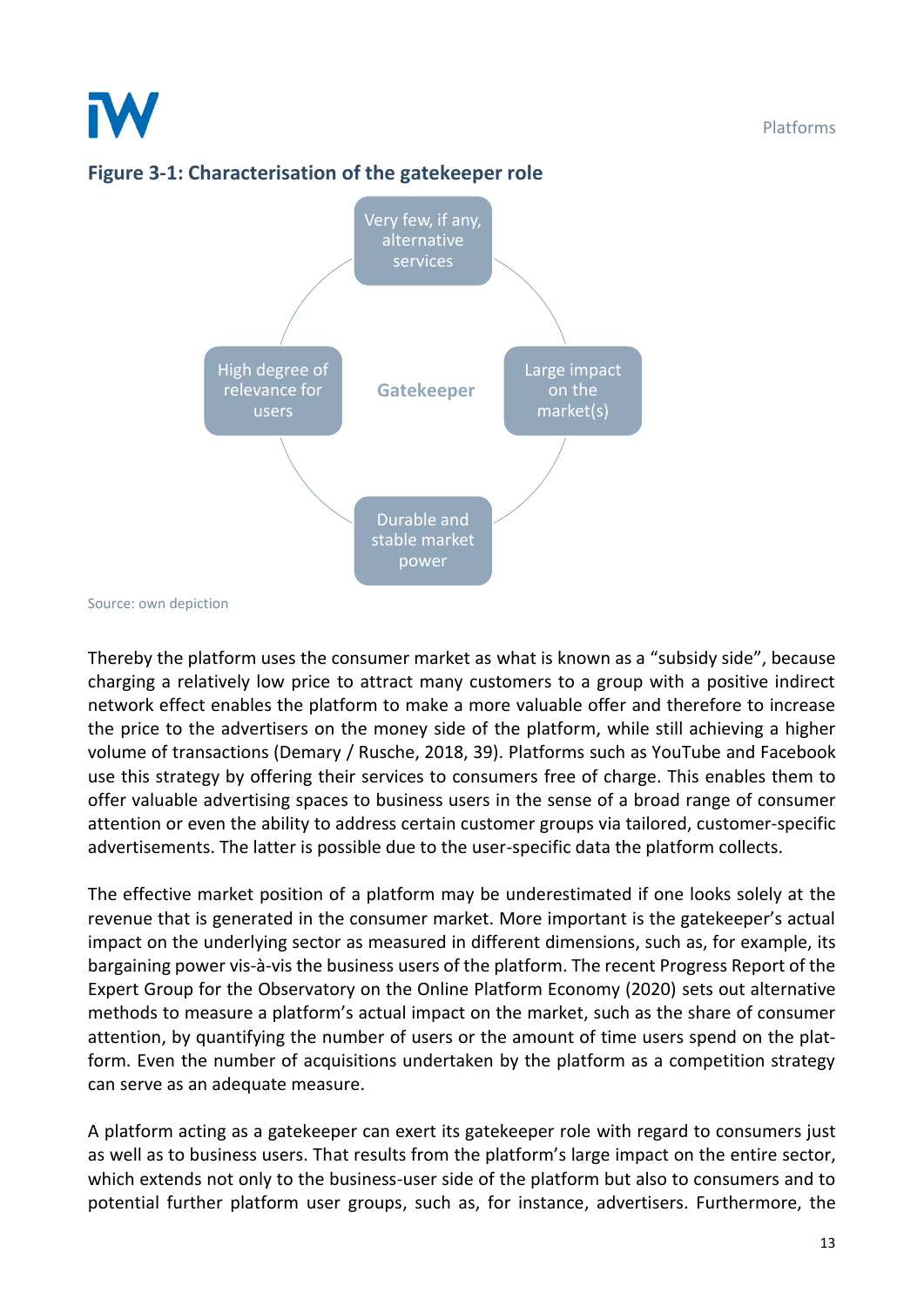![](_page_14_Picture_1.jpeg)

gatekeeper definition set forth here is not limited to the B2C market environment, it can also apply equally to B2B or C2C market environments with a dominant platform acting as the gatekeeper between two, or more, user groups.

Still, this characterisation of the gatekeeper role does not focus on explicit criteria and market circumstances that favour the constitution of a platform acting as a gatekeeper. Because of that, a more detailed definition of the driving forces for and practices of platforms with a gatekeeper role will be developed.

#### **3.3 Driving forces for and practices of gatekeepers**

There are several factors that are key enablers for the growth of any platform rather than solely for platforms with a gatekeeper role. However, the same driving forces constitute the decisive growth factors that could put a platform in a gatekeeper role. Those factors are as follows:

- Sometimes platforms acting as gatekeepers are **vertically integrated** and compete directly with the business users of the platform by offering their own products in the same market. Together with the sector-specific data the platform acting as a gatekeeper collects and analyses due to its role as transaction intermediary this boils down to a vital competitive advantage for the considered platform compared to its business users (Demary et al., 2020).
- Winner-takes-all/most dynamics facilitated by strong **positive network effects** illustrate that reaching gatekeeper status is somehow entrenched in the platform business model's very nature: to win the market and hold significant market power on a permanent basis. In general, any undertaking aims at becoming the market leader by being most attractive option for customers. This holds true for both digital platforms and traditional enterprises. Nevertheless, it is particular for platforms to intermediate between different user groups and therefore interact in multiple markets at the same time. This adds a second component to the ultimate goal of platforms: becoming the market leader in the market for intermediating between different user groups combined with the vertical integration in the market that the business users are active on. A platform with a gatekeeper role can not only set the rules on the marketplace: it can further directly influence the competition among business users (Demary et al., 2020). Thereby the platform with a gatekeeper role makes use of its exclusive access to valuable sector-specific data generated through its role as marketplace monitor.
- Strong network effects and the large user bases of already existing platforms result in high fixed costs for market entry from the perspective of new competitors. In combination with **economies of scale** this creates **high barriers to entry** for any (potential) competitor, due to the necessary investment to exceed the critical mass frontier in order to challenge the incumbent platform. Generally, the interaction of strong network effects, economies of scale and large user bases identify the key enabler for growth of any platform. Simultaneously, it facilitates the gatekeeper role of the platform due to its shielding effect.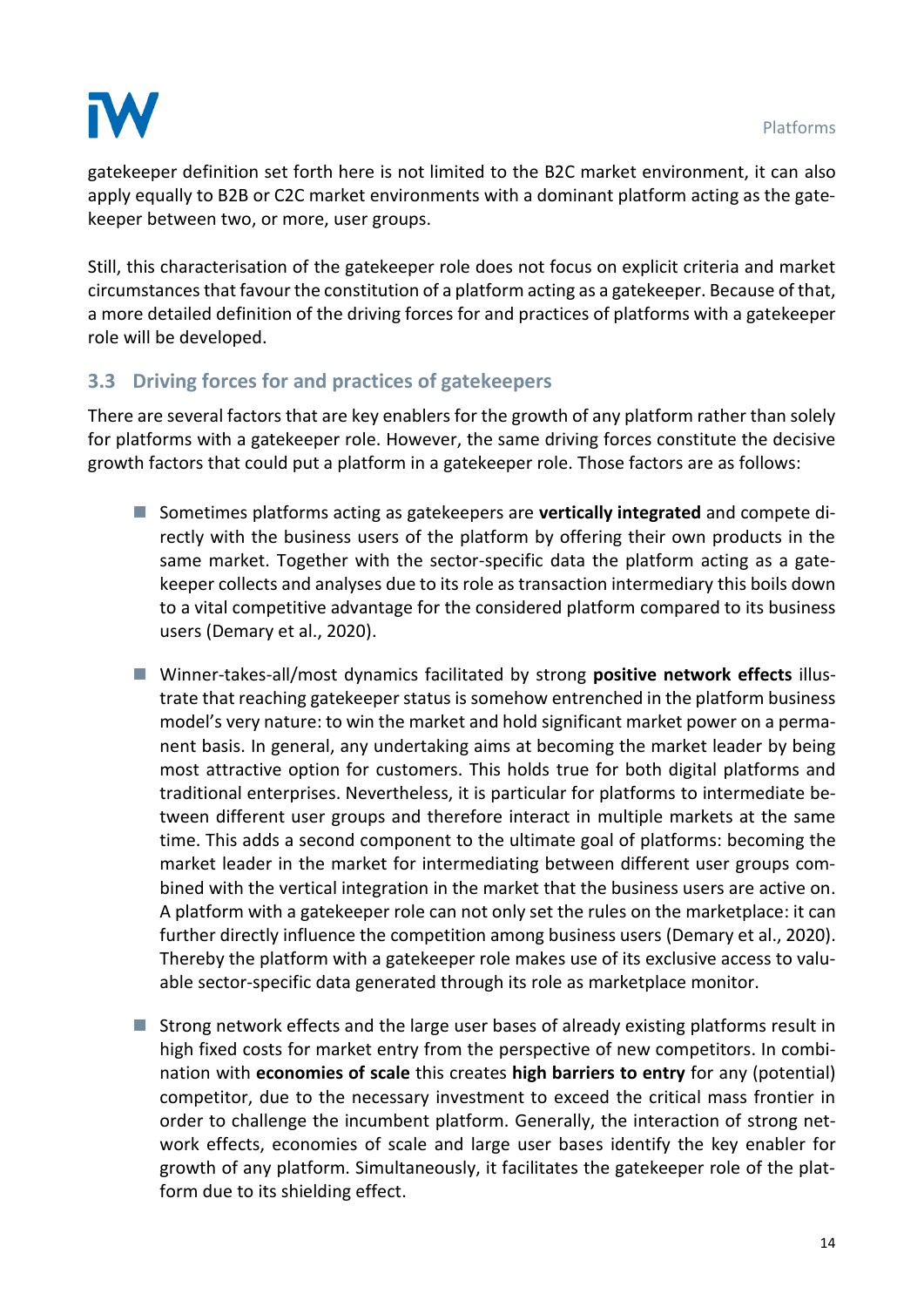![](_page_15_Picture_1.jpeg)

 $\blacksquare$  It is possible for a platform to be active only on a national scope or only on a specific sub-market or product market while still acting as a gatekeeper in the underlying platform ecosystem. One reason for that could be country-specific demand configurations or products which are simply not intended to be marketed in other geographic regions, because such marketing is too costly and thus not profitable. Therefore a platform acting as a gatekeeper does not necessarily have to cover the entire EU, although international coverage is characteristic for most large platforms with a gatekeeper role. However, **coverage** itself does not automatically indicate whether a platform acts as a gatekeeper or not.

■ In addition, platforms acting as gatekeepers often possess **huge financial resources**, while they are simultaneously able to collect, analyse and adequately utilise **sectorspecific data**. The combination of the two facilitates the ability of a platform with a gatekeeper role to defend its dominant market position. It is possible for a platform to hold excessive rights over data that is generated through the transactions between non-integrated business users and consumers via the platform. It is likewise possible for a platform to even retain the data exclusively and refrain from sharing the data with the platform users who originally created the data by carrying out their transactions (Demary et al., 2020). Nevertheless, business users might not be able to extract the added value from the data to the same extent that platforms are able to, for example due to lacking comparable analytical tools, knowledge or missing access to personal data. Apart from that, business users do not intend to use data in the same manner as platforms, for example if data insights are used to propose related products (potentially from other users) to the customer in real time in order to initialise impulse purchases. In general, analysing sector-specific data through the platform can be beneficial for customers: offers are better tailored to customer needs or logistics processes can be enhanced based on region-specific demand characteristics. However, the platform's exclusive data can become problematic if it puts business users at a competitive disadvantage. For instance, the platform can identify particularly successful products in certain regions, copy those ideas or products and market them under the platform's own brand. In contrast to the latter aspects, multi-market contact and the leveraging of the assets for entering new areas of activity are rather common for all platforms.

- Often a platform with a gatekeeper role even **shapes and consolidates consumer expectations or practices of interacting with business users** in the platform's own favour. For instance, a promise of delivery within 24 hours enshrines a consumer's expectations and thus facilitates lock-in effects for the platform acting as a gatekeeper as well as forming further barriers to entry for (potential) competitors if the latter cannot provide the more encompassing service.
- A platform with a gatekeeper role can control large parts of the intermediation between the user groups on the market. This includes the opportunity to **differentially treat** or even to exclude business users or consumers from market interactions (Demary et al., 2020). It may likewise be profitable for a vertical integrated platform with a gatekeeper role to exclude competing business users or to favour the platform's own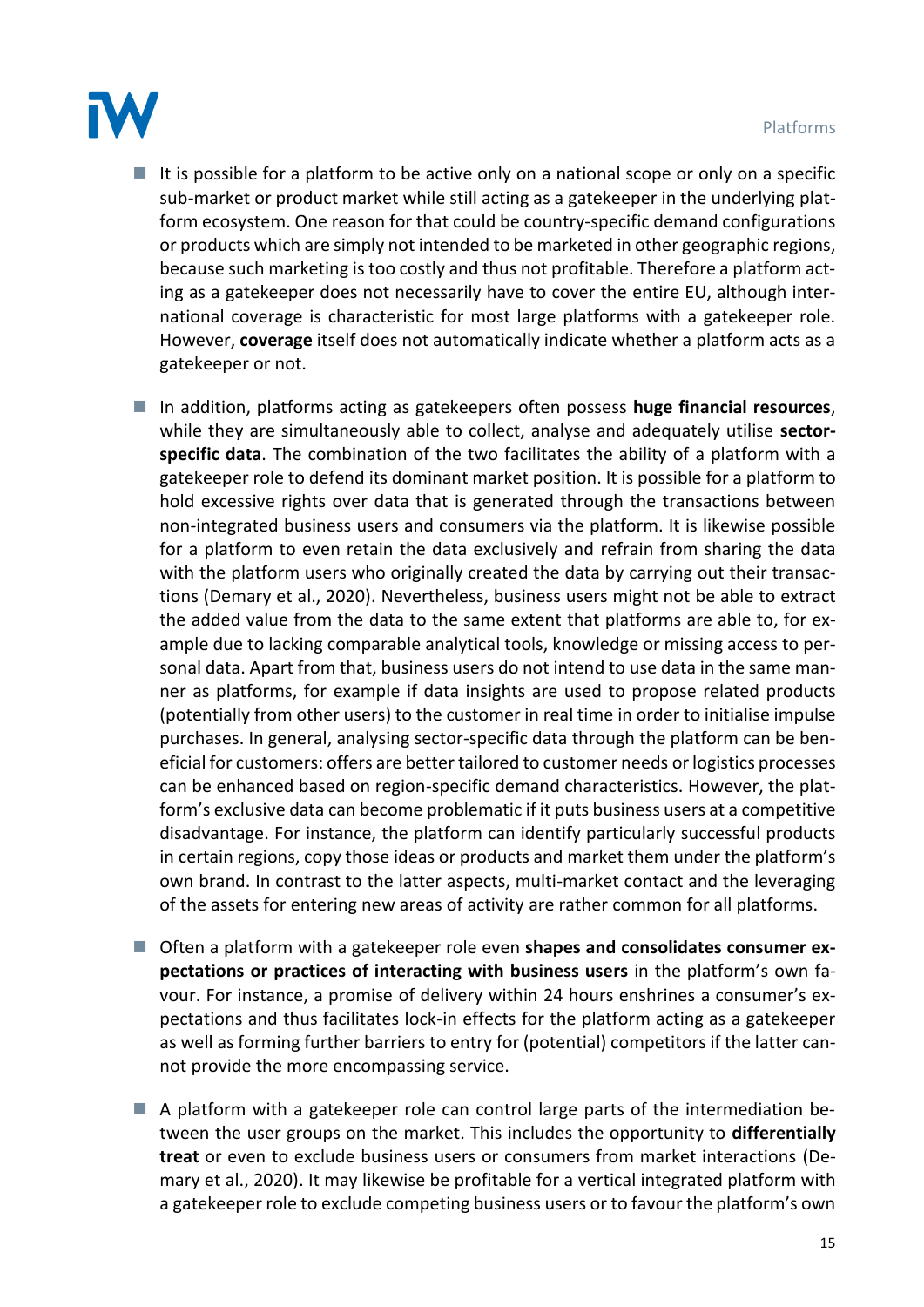![](_page_16_Picture_1.jpeg)

products or services to gain a competitive edge in the market that the business users are active on. Nevertheless, this adversely affects the non-integrated business users. A recent EU regulation (the Official Journal of the European Union, 2019b) already addressed exactly these concerns of disadvantaged business users and aims to promote fairness and transparency by way of, for instance, more comprehensible terms and conditions or the establishing of compliant systems. But even consumers can benefit from exclusive practices when a platform rejects business users which offer products or services that fail to meet certain quality standards. The quality mechanism can also work the other way around: for example, only consumers that meet certain requirements regarding their financial solvency should be allowed to use a platform.

Against this backdrop, it should be analysed whether the existing regulatory framework is sufficient to take effective action against anti-competitive behaviour of platforms acting as gatekeepers or whether weaknesses exist that end in the regulatory framework being powerless.

#### **3.4 On a regulation of platforms with a gatekeeper role**

The emergence of gatekeepers raises the question of when stricter regulation becomes imperative and inevitable. In general, a regulation should only be strengthened or adapted if the current competitive framework is insufficient to address issues raised in digital markets. The latter is closely connected to the question of whether the authorities' opportunities are sufficient to proceed effectively against platforms that abuse their market power and break existing competition rules. Against this backdrop, recent proceedings show that the existing regulatory framework is indeed sufficient for relevant authorities to intervene effectively if undertakings, including large online platforms acting as gatekeepers, break existing competition rules. For instance, Art. 102 of the TFEU clarifies the competitive framework and is also applicable if a platform with a gatekeeper role abuses its market power to the disadvantage of other market participants (see Section 2.2). Nevertheless, it is crucial to proceed on a case-by-case basis and to take into account the specific features of each platform ecosystem, or more precisely of each platform business model, as well as the specific nature of the market failure and the problematic actions of the platform. The platform economy is unambiguously characterised by a variety of different platform ecosystems, not at least due to the different types of platform business models. Therefore it can be hard to cushion each platform ecosystem via a general regulatory framework. Tailored interventions on individual large online platforms with gatekeeper power on a case-bycase basis are better suited in this case, because they are targeted and build on an established competition framework.

This approach can currently be seen when competition authorities proceed against large online platforms such as Google, Facebook, Amazon and Apple by taking the specific features of the platform business models into account (not saying that all of these online platforms inevitably count as platforms with gatekeeper power). In addition, the Observatory on the Online Platform Economy monitors developments in the platform economy, therefore it can give substantiated advice on how to address certain concerns regarding abuses of market power by platforms acting as gatekeepers. But even national competition authorities carry out specific sector investigations that can support the transmission of justified existing competition rules on the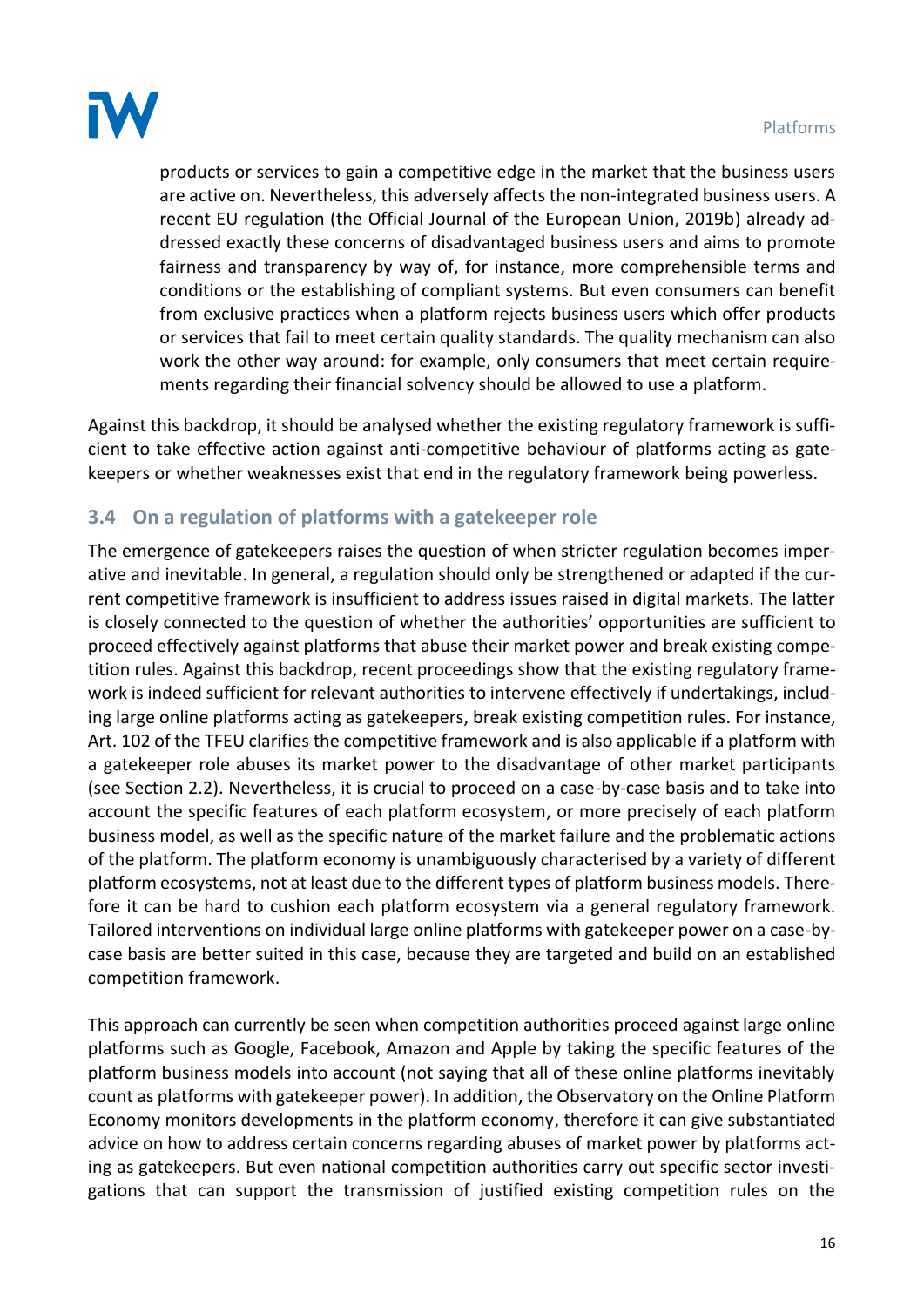![](_page_17_Picture_1.jpeg)

particularities of the platform economy, for instance the Bundeskartellamt (2020b) recently initiated a sector investigation in the field of messenger services.

In contrast, the rash establishing of a new and stricter competitive framework which is not necessary can have negative consequences on several platform user groups. A strong restriction of the opportunities of all online platforms runs the risk of equally shrinking the innovative potential of the platform ecosystem as a whole, including platforms that do not intend to violate existing competition rules. Therefore no regulatory action should be taken before there is an overwhelming platform with a gatekeeper role or any anti-competitive infringement. Generally, the platform ecosystem is beneficial for consumers and businesses in many different ways. A new regulation framework that goes beyond the relevant scope may limit not only the growth potential of today's existing platforms: it also makes investment incentives vanish for start-ups with innovative platform businesses model ideas that aim at succeeding in the same way as today's large online platforms. As an indirect negative effect, consumers suffer, for instance by having a reduced choice of competitive goods and services or less innovative products.

In addition to effective measures which are available against existing large online platforms, there are also opportunities to address the preventing of the formation of gatekeepers in advance without weakening or damaging the entire platform economy by burdening it with unnecessary regulation. Tailored modernisation and adaption, for example in merger control, can be effective levers to ensure fair competition. Merger control can be empowered by including data and other synergies between involved enterprises into the assessment. Even variables used as a basis for decision-making should be reconsidered and adapted more specifically to the particularities of the platform economy and the business model at hand. For example, turnover as a reference point in a market that the platform under investigation uses as a subsidy side underestimates the platform's true market position substantially; however, by contrast, turnover can be an appropriate reference point on the money side.

# **4 Structural competition problems**

In addition to tightening existing regulations, introducing new regulations or new regulatory tools are also possible ways to react to new challenges. This chapter analyses whether platforms with a gatekeeper role and other challenges to functioning competition require a new competition tool. The questionnaire of the European Commission on a New Competition Tool (European Commission, 2020b) is used as a foundation.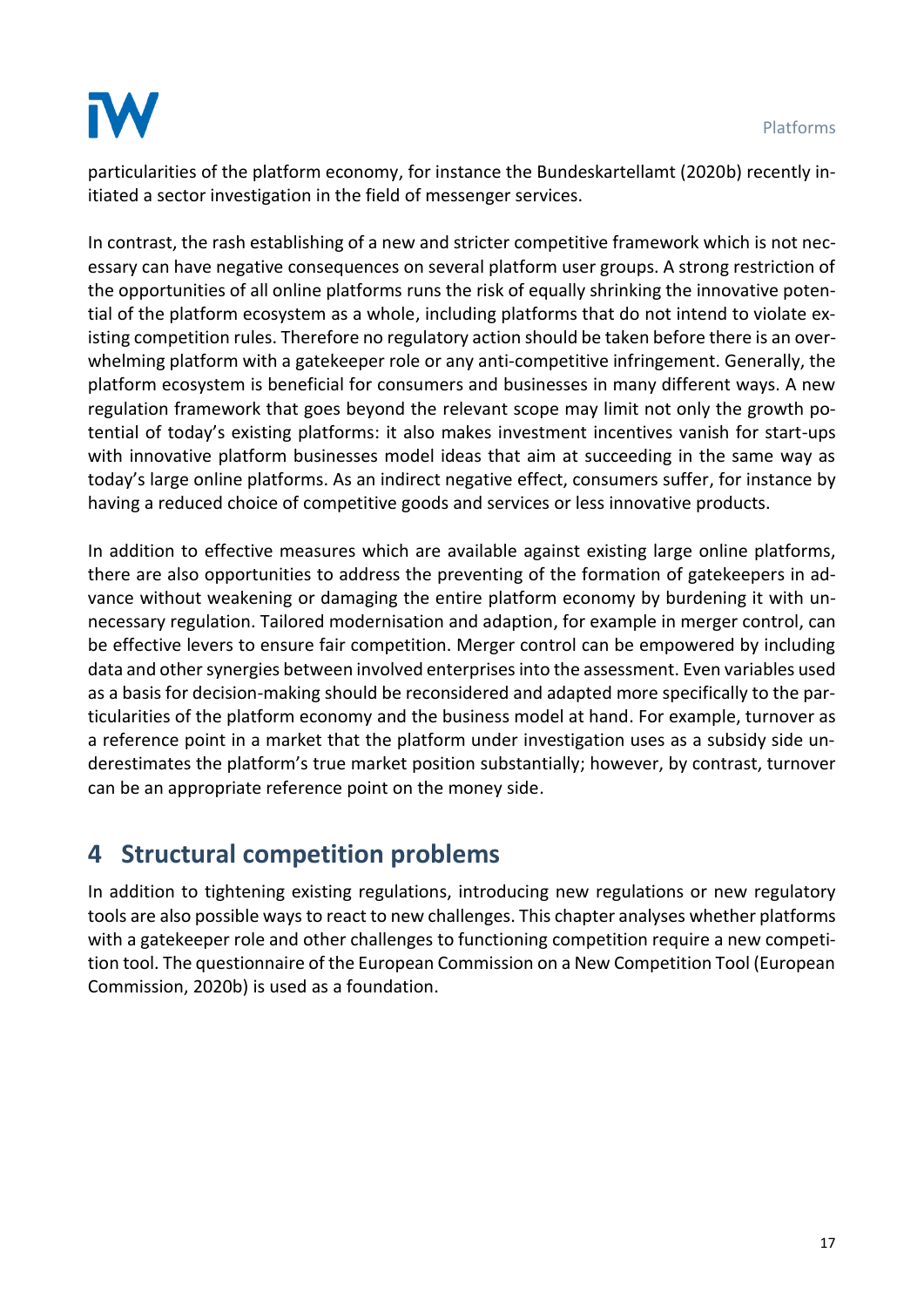![](_page_18_Picture_1.jpeg)

#### **4.1 New Competition Tool**

The consultation regarding a New Competition Tool aims to collect views on the need for a new tool as a response to new challenges to functioning competition (European Commission, 2020b). These challenges arise due to structural competition problems. According to the questionnaire, these structural competition problems can be grouped in two categories:

#### ■ **Structural risk for competition**

This summarises situations where market characteristics or the behaviour of companies in the market raise challenges to functioning competition. Examples include what are known as tipping markets, i.e. where economies of scale and positive network effects foster monopolistic markets (for example in platform markets).

#### ■ Structural lack of competition

This summarises markets where competitive outcomes are not delivered due to the structure of the market. Examples include entry barriers, lack of access to important inputs for possible competitors and risk of tacit collusion.

Regarding gatekeepers (see Section 3), it holds that in any market with a gatekeeper there is also a structural competition problem, because the intermediation service of the gatekeeper has to be used in order to perform transactions with other users. But it also holds that a market with a structural competition problem is not always a market dominated by a gatekeeping platform. Markets where a specific infrastructure (natural gases, railways, electricity transmission networks) must be used are examples, as are markets where the number of active firms is small. Therefore the New Competition Tool not only focuses powerful platforms but also potentially applies to other markets.

However, the Consultation completely leaves merger control out of its considerations. As mentioned in Section 2, shortcomings in merger control were what allowed digital platforms to leverage their market power to new markets and helped them obtain the dominant position they have now. Therefore the new competition tool aims, to some extent, to solve problems caused in the past. Any new tool that does not consider restrictions to mergers will therefore not be successful in keeping markets open in the digital economy.

#### **4.2 Sources of structural competition problems**

Although merger control is left out, a question arises: is a new competition tool needed to meet structural competition problems that competition authorities identified? As a preliminary step the consultation asks which market features or elements of a market can foster or cause structural competition problems.

From an analytical viewpoint, there are structural problems if

■ there are high entry or start-up costs, which includes high switching costs for consumers,

*and*

 $\blacksquare$  if there is a high level of concentration in the market.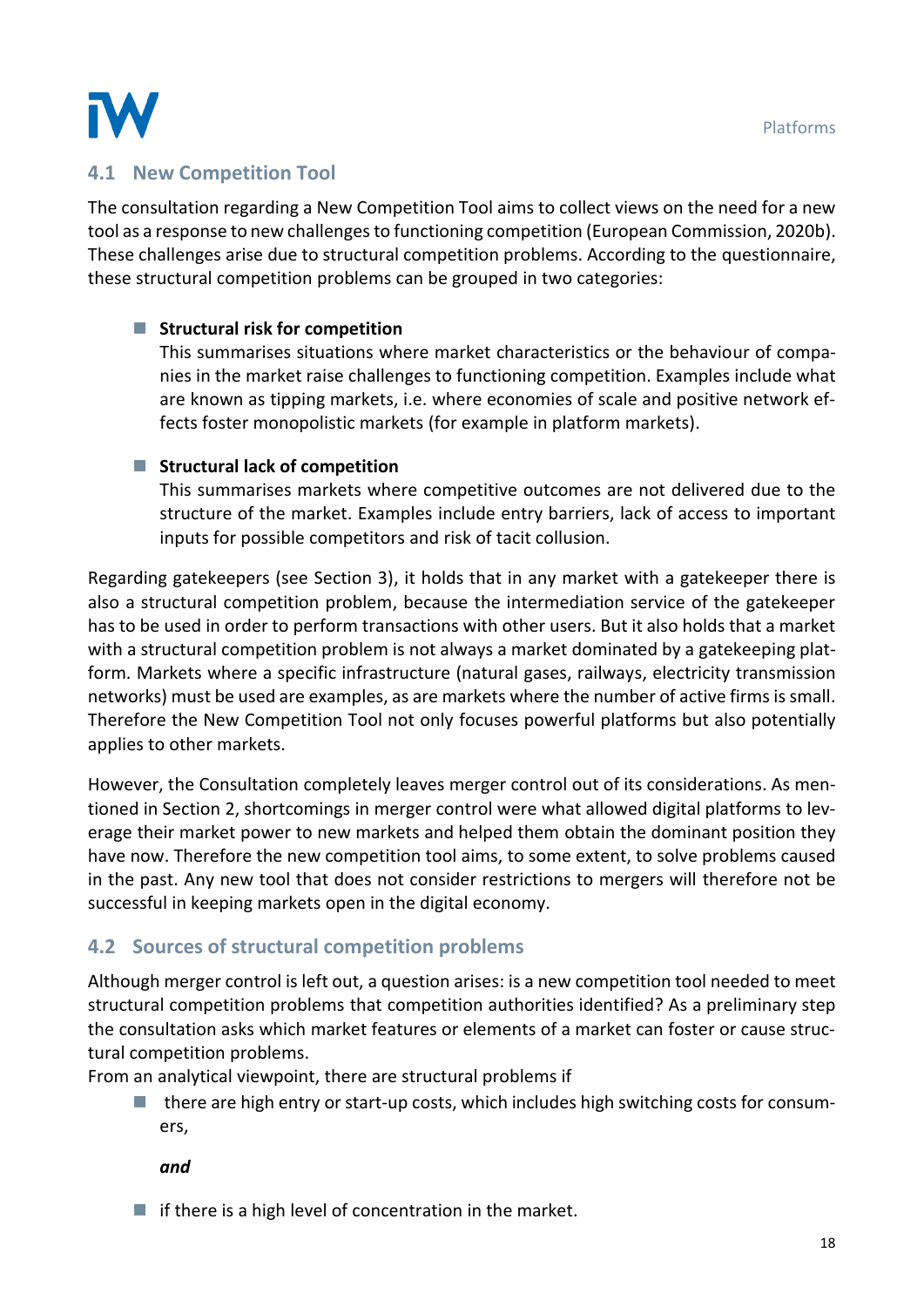![](_page_19_Picture_1.jpeg)

High entry or start-up costs may be due to positive network effects (attracting a critical mass of consumers in order to be attractive for more consumers), regulatory barriers, lack of relevant data or other inputs and users that are hard to attract (for example, due to high switching cost or single-homing consumers).

From an economist's perspective high entry costs are no problem for competition if multiple enterprises are active in a market. The competition between these enterprises limits the market power of any incumbent firm directly. This is done by, for example, the introduction of standards which reduces switching cost, the setting of low prices or investments in innovations.

If the market is concentrated, there is no problem for competition if start-up or entry costs are low. In the case of monopolistic behaviour and monopoly profits, new competitors are attracted, and customers are also prone to switch to these new competitors due to high prices and the tendency for less innovation and lower quality in monopolistic markets. For example, although Alphabet (Google) dominated the market for advertisement-supported video-on-demand of videos uploaded by private users with YouTube, TikTok was able to successfully enter the market with new features (Büchel / Rusche, 2020).

Thus high concentration and high entry costs reinforce each other and can cause structural competition problems. In the platform economy this can manifest itself in the emergence of increasingly vertically integrated platforms and the formation of proprietary markets. In a proprietary market a platform is also a competitor to its business users on the platform and it shapes a business environment in its own favour to maximise its profits.

However, innovations and changes in demand can still lead to functioning competition. If a dominant firm does not constantly adapt to changing consumer interests or constantly invests in new or the improvement of existing products, that creates an opportunity for new competitors to enter the market. Accordingly, a case-by-case assessment is needed to take into account all features of the market and possible substitutes so as to judge whether there are indeed structural competition problems that have to be addressed by state intervention.

#### **4.3 Where structural competition problems are problematic**

Nevertheless, if there are only a small number of competitors **and** switching for customers as well as market entry for new competitors is hard, scenarios can arise that can be qualified as structural competition problems. Once there are only a small number of competitors and customers cannot easily switch, an enterprise has market power and can distort competition. Furthermore, an enterprise with significant market power can use its capabilities to enter new markets or add new services.

There is, however, a difference between entering new markets by way of acquisitions or by introducing goods or services based on own research and development. Expanding by way of the acquisition of successful firms in targeted markets is more problematic for competition than entering a market as a new player, because an established enterprise is bought, and, therefore, the success of the entering firm is more likely. Furthermore, the role of data in the digital economy has to be considered. According to Krotova et al. (2019, 9) the value of data increases with its combination with other datasets and its use by other players. The acquisition of incumbent firms with valuable datasets by powerful digital platforms is particularly problematic for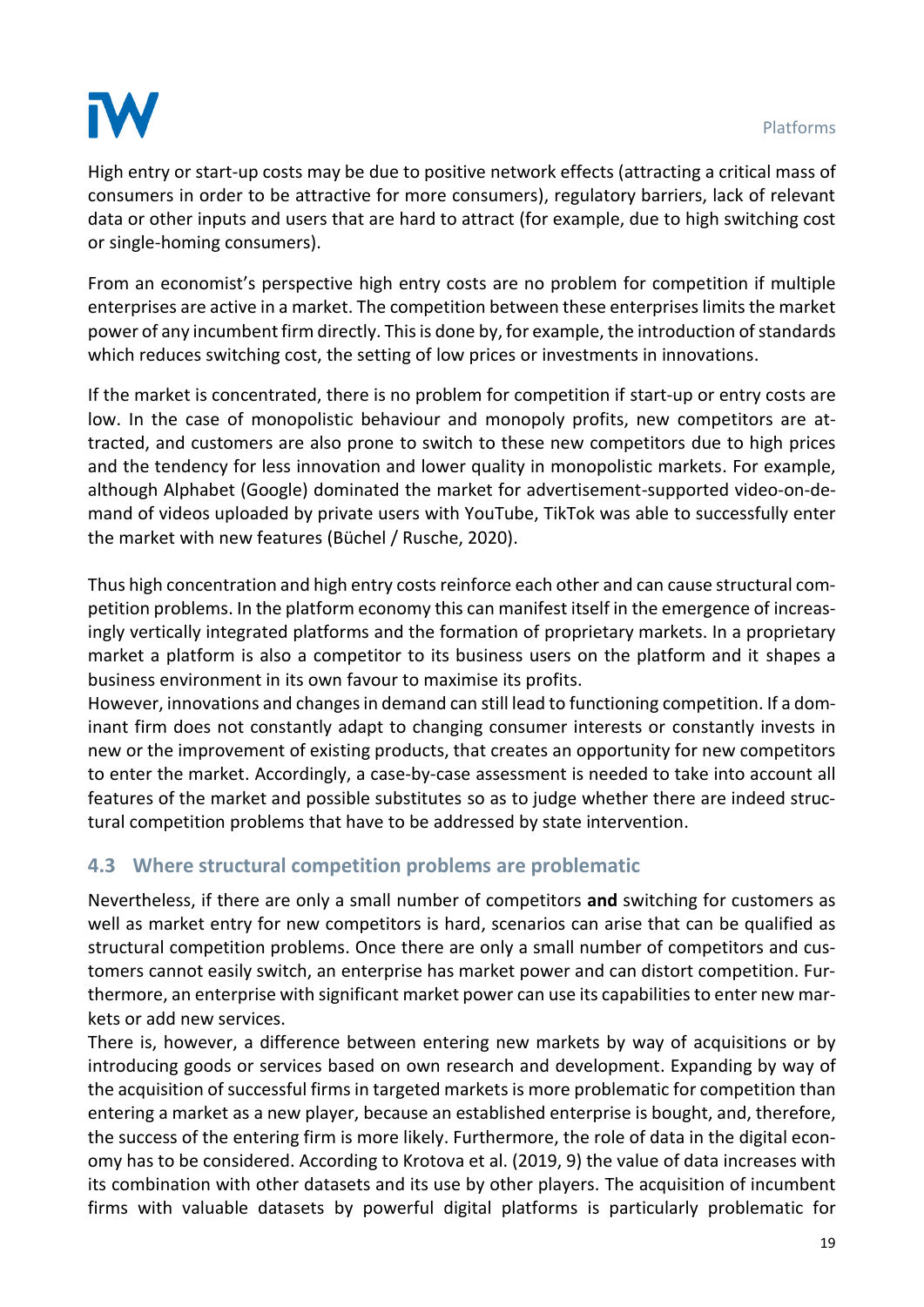![](_page_20_Picture_1.jpeg)

competition. The reason for that is that data is most valuable to firms that already have many valuable datasets and, therefore, these powerful firms offer the highest prices in order to create valuable information and new products or services. Such a situation is exemplified by the online advertising market. A platform that helps consumers find transaction partners has large amounts of information about the preferences, residence and even willingness to pay of the consumers. If such a platform enters the advertising market and sells advertising space directly and, therefore, has data about the advertising market and the groups that advertising partners want to reach, it can combine both datasets to produce valuable information and offer valuable new services.

The other case, where services are based on own research or development, is less problematic for competition, at least if this is done outside the proprietary environment created by a vertically integrated platform, because the entering firm must compete with established competitors, attract a critical mass of users and collect data on its own. While acquiring successful firms makes the successful entry into new markets probable, entering a market on own merits can also fail, for example Google with Google+ in the social network market and Microsoft in the market for operating systems for mobile devices. A platform entering a new market with a new product is, from the perspective of competition, a preferable solution to a platform taking the place of an established player and combining the resources of a big player with the market specific resources of this established firm.

Once a platform has become the stable dominant player in a market, while, for whatever reason, the entry of new players is unlikely and there are high switching costs and no alternatives for consumers, that platform can be regarded as a gatekeeper (Section 3.1). In such a situation the dominant platform, because being an important link between the user groups, has significant market power and can cause challenges for competition. However, in the consultation to the New Competition Tool (European Commission, 2020b, question 7) the term "gatekeeper scenario" is used. This term should be avoided, because based on this term a supermarket or web shop that decides whether to list a product or not is also in a gatekeeper scenario, without having significant market power or being a gatekeeper. The European Commission must, therefore, specify criteria that qualify a platform as a gatekeeper in a market with structural competition problems. Only in such a situation might a new competition tool be useful. A new tool without clear criteria for an intervention opens the door for a political design of markets, as well as arbitrary or erratic interventions.

The Apple App Store, for example, might be termed a platform with a gatekeeping role for iOS Apps according to the definition in section 3.1, because there is no alternative way to download apps. Not in all markets where a dominant digital platform exists can a gatekeeper be unambiguously be identified, because there are alternatives or switching is easy for consumers. For example, there are alternative app stores, such as Aptoide and the Samsung or Huawei app stores on Google's Android operating system; Viber, Skype, or Telegram are alternatives to WhatsApp and Facebook messenger. With regard to YouTube switching is easy and even before TikTok there were alternatives, such as Dailymotion or Vimeo.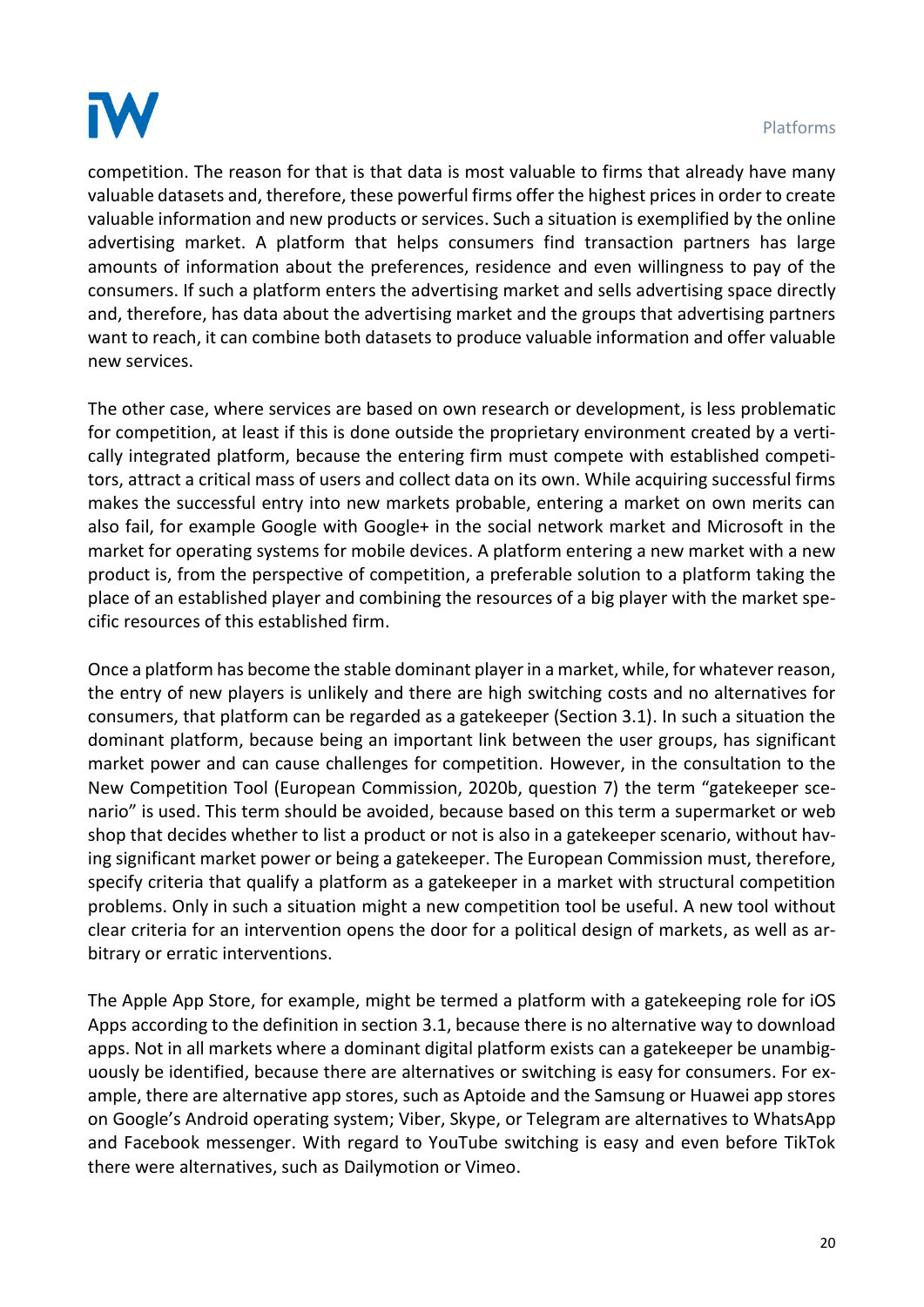![](_page_21_Picture_1.jpeg)

#### **4.4 No need for a general New Competition Tool**

To sum up, if there is indeed only one platform that customers and business users must use, and entering the market is close to impossible, there can indeed be structural competition problems. The question arises of whether in such a case a new competition tool is needed. Furthermore, one has to take into account that in the platform economy there was fierce competition before one player became dominant and there still may be pressure from potential competitors. Against this backdrop, the dominant position in the market was an incentive for the competitors to enter the fierce competition and to invest in research and development. Once the dominant position is limited or prevented by regulation, that limits investment incentives, and therefore innovation.

Thus tipping can be problematic for competition; however, keeping markets open by using merger control and setting and enforcing pro-competitive rules can prevent most negative effects on competition, and also prevent the leveraging of dominant positions to new markets.

The use of algorithms for collusion, abuse of market power or unfair rules set by platforms are not structural problems for competition that should be tackled with a new tool, because those topics are already covered by existing regulation (Art. 101 and Art. 102 of the TFEU, the P2B regulation (the Official Journal of the European Union, 2019b)). This is exemplified by the EU's investigations of the Apple App Store (the European Commission, 2020c) and the proceedings of the Bundeskartellamt (2020a) against Facebook and Amazon. Nevertheless, the P2B regulation should be supported by sanctions that are uniform in the entire EU in order to make full use of this new instrument (Kremer / Schneider, 2020). Furthermore, since the P2B regulation only came into force in July 2020, its effects should be considered before any new tool is introduced. Additionally, the effects of the regulation published in December 2018 (the Official Journal of the European Union, 2020b) that should empower anti-trust authorities and are to be introduced by February 2021 should also be considered before new tools are discussed.

Against the backdrop of the discussion in the literature about allowing some big players instead of many very small enterprises (Section 1), it must be stated that a platform is more valuable to users the more users it already has. Accordingly, having many small platforms means, broadly speaking, there is no useful platform at all. One or a few platforms can be focal points for users to carry out transactions and, therefore, work as a co-ordination device. However, there is a fierce competition between platforms for a market. An intervention to create a winner that would not otherwise have won, or to prevent some firm from winning, although market forces are this way, is not beneficial, because that focal point is not created and the internal market can be fragmented, for example if different platforms dominate different parts of it.

Nevertheless, it must be ensured that the rules on platforms are fair for all users, even if the platform is vertically integrated. The regulations already in place and that are going to be introduced within the next months should be sufficient to address structural competition problems and to keep markets open for new competitors.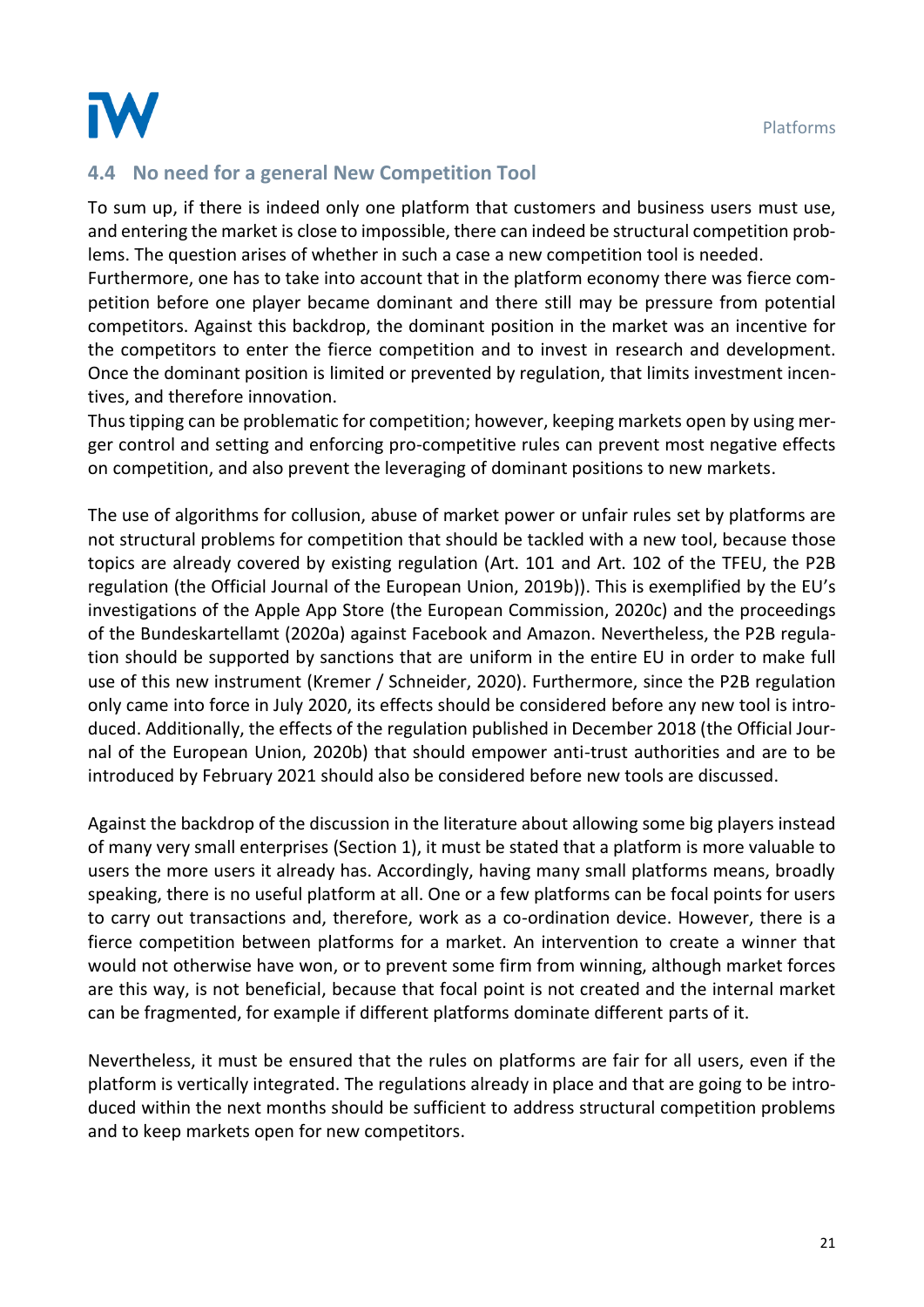![](_page_22_Picture_1.jpeg)

# **5 Conclusion and policy recommendations**

The question of whether the current competitive framework is sufficient to address issues raised in digital markets is closely connected to the question of whether the authorities' abilities are sufficient to proceed effectively against platforms that abuse their market power and breach existing competition rules. Generally, the current regulatory framework is also capable of acting in the Digital Age and builds on established legal pillars. Nevertheless, tailored modernisation and adaption, for example in merger control, is helpful for ensuring fair competition. In addition, there is a need for tailored procedures on individual large online platforms with gatekeeper power, on a case-by-case basis, by using the existing regulatory instruments.

Only if the ability of competition authorities to act is limited, i.e. they become powerless against certain infringements, is there a need for a combination of the current competition rules and an additional regulatory framework allowing for the possibility of imposing tailored remedies on individual large online platforms with gatekeeper power, on a case by-case basis. Broadly speaking, if current competition authorities are capable of acting in the sense of effectively withdrawing gatekeeper power from a platform when it comes to abuse of market power, there should be no further need for new competition instruments. On the contrary, if further restrictions are established rashly, that may negatively affect the opportunities for development and growth for online platforms that do not intend to breach existing competition rules.

The analysis above leads to the following policy recommendations, which can be divided into: (1) how to deal with dominant digital platforms in the market, now; and (2) how to keep markets open and promote future innovations.

- (1) The Coronavirus pandemic and the measures taken by the governments to combat it have improved the positions of most digital platforms. In the short run, this dominant position and their market power cannot be limited by, for example, new competitors or merger control. But the following policy recommendations can be useful for dealing with dominant positions.
	- It is beneficial to have one platform or a few platforms in a market instead of having many small ones. This, however, makes setting and enforcing rules more important. Constantly changing regulations, the introducing of undefined legal concepts or different regulations that can apply for one firm only fosters legal uncertainty, limits growth opportunities and solves no problems. Therefore **legal uncertainty must be avoided**, because it limits investments and makes agents avoid reasonable transactions.
	- In order to create a business and innovation friendly environment **clear and distinct rules for platforms and fair terms of use must be developed**. The outcomes of the regulations that were recently introduced can give hints.
	- Pre-emptive state intervention in the economy must be avoided. Governmental interventions in markets can ultimately result in markets being designed according to political aims, limit competition and therefore harm consumers by reducing the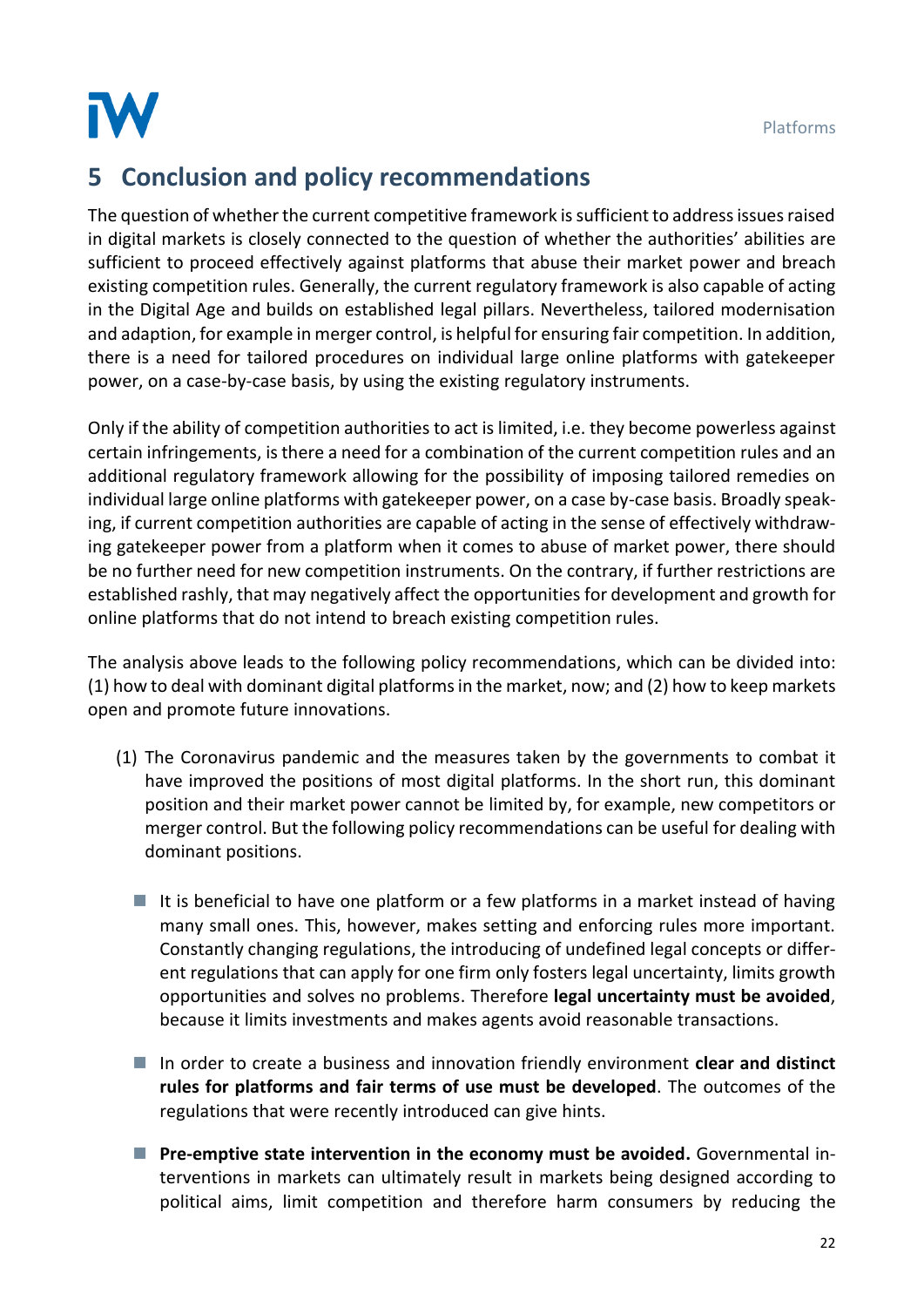![](_page_23_Picture_1.jpeg)

availability of goods and services. This especially includes interventions without there being a dominant firm or (likely) infringements in the market. This increases uncertainty for economic agents, damages competition and limits incentives for investments and innovations.

- Pay attention to the role of state-owned enterprises. State-owned enterprises and enterprises with back-up from their home country are also left out of the discussion of the New Competition Tool and Digital Services Act package. State-owned enterprises, including platforms, may be formed or supported by governments outside the European Union and can raise challenges to competition in the EU. This factor has to be considered in the discussion on how to adapt competition rules.
- (2) In the long run, there are more means available in order to react to identified problems for competition on digital markets. The following steps can be useful:
	- As the proceedings of the Bundeskartellamt against Facebook show, **internal separation of data**, as a reaction to an acquisition or to infringements, can be a way to keep markets open and to prevent leveraging of market power to new markets.
	- **Too tight and too many detailed regulations should be avoided. Generally, anti-trust** regulation is a channel for new firms and hence innovations. The regulation keeps markets open and creates a level playing-field where fair competition can take place. Antitrust regulations prevent that dominant firms can seal their markets off from competition. Nevertheless, too tight regulation limits the opportunities and incentives for new firms and can, therefore, harm consumers by restricting innovation and the availability of products and services.
	- New regulations or new competition tools should take into consideration merger **control**. Merger control can be empowered by including data and other synergies between involved enterprises into assessments. This can, as an extreme measure, include a moratorium on mergers and acquisition involving big digital players.
	- **Promote the Single Market in the EU**. One reason for the low number of competitive digital platforms from the EU is the incomplete Single Market. The fragmentation into many small markets limits growth opportunities and the scaling up of business models. Therefore less money is invested in the EU and investment is allocated to different projects in different member states. This fragmentation is exemplified by huge price differences for pampers diapers on Amazon in different member states (the Economist, 2020). Accordingly, promoting the Single Market can support competition by laying the ground for start-ups that challenge the position of currently dominant digital platforms.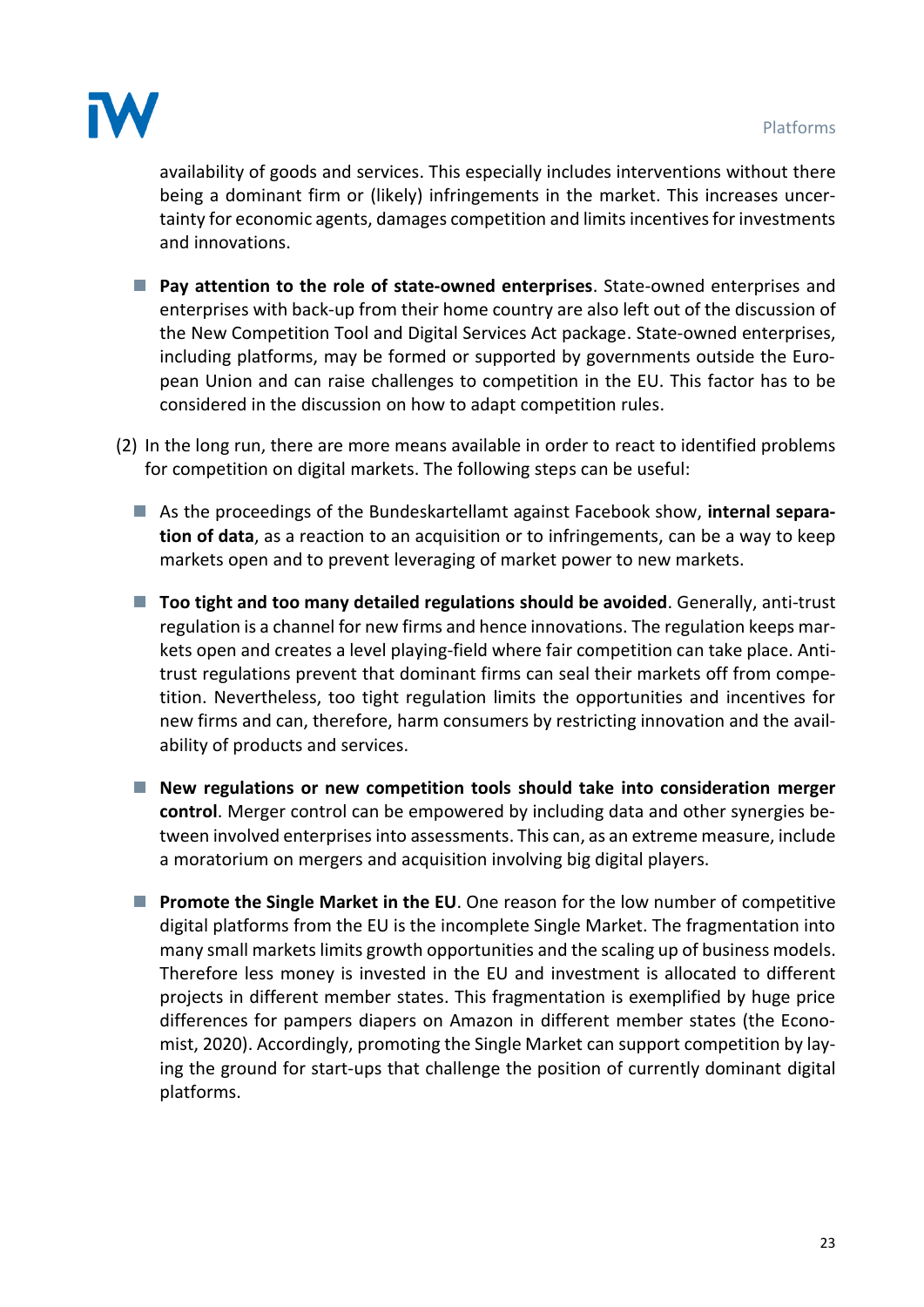![](_page_24_Picture_1.jpeg)

# **References**

BMWi – Bundesministerium für Wirtschaft und Energie, 2019, Industriestrategie 2030, Leitlinien für eine deutsche und europäische Industriepolitik, Berlin

Büchel, Jan / Rusche, Christian, 2020, Status quo und Perspektiven von Video-on-Demand in Deutschland, Eine Bestandsaufnahme im Angesicht von Streaming Wars und Corona-Krise, IW-Report Nr. 31, Cologne

Bundeskartellamt, 2016, Marktmacht von Plattformen und Netzwerken, Arbeitspapier, https://www.bundeskartellamt.de/SharedDocs/Publikation/DE/Berichte/Think-Tank-Bericht.pdf? blob=publicationFile&v=2 [9.10.2020]

Bundeskartellamt, 2020a, Jahresbericht 2019, https://www.bundeskartellamt.de/Shared-Docs/Publikation/DE/Jahresbericht/Jahresbericht\_2019.pdf?\_\_blob=publicationFile&v=5 [9.10.2020]

Bundeskartellamt, 2020b, Bundeskartellamt leitet Sektoruntersuchung zu Messenger-Diensten ein, https://www.bundeskartellamt.de/SharedDocs/Meldung/DE/Pressemitteilungen/2020/12\_11\_2020\_SU\_Messenger\_Dienste.html [16.11.2020]

Bundesregierung, 2016, Entwurf eines Neunten Gesetzes zur Änderung des Gesetzes gegen Wettbewerbsbeschränkungen, o. O.

CBInsights, 2020a, The Global Unicorn Club, https:// www.cbinsights.com/research-unicorncompanies [1.6.2020]

CBInsights, 2020b, The Unicorn Exits Tracker, https://www.cbinsights.com/research-unicornexits [1.6.2020]

CJEU – the Court of Justice of the European Union, 2011, Judgement of the Court in Case C-52/09, Konkurrensverket v. TeliaSonera Sverige AB, https://eur-lex.europa.eu/legal-content/EN/TXT/PDF/?uri=CELEX:62009CJ0052&from=EN [6.10.2020]

CJEU, 2016, Judgement of the Court in Case C 74/14, Eturas and Others v Lietuvos Respublikos konkurencijos taryba, http://curia.europa.eu/juris/document/document.jsf?text=&docid=173680&pageIndex=0&doclang=en&mode=lst&dir=&occ=first&part=1&cid=465617 [9.10.2020]

Demary, Vera / Rusche, Christian, 2017, Zwischen Kooperation und Wettbewerb, Industrie 4.0 und europäisches Kartellrecht, IW-Report, No. 14, Cologne

Demary, Vera / Rusche, Christian, 2018, The Economics of Platforms, IW-Analysen, Nr. 123, Cologne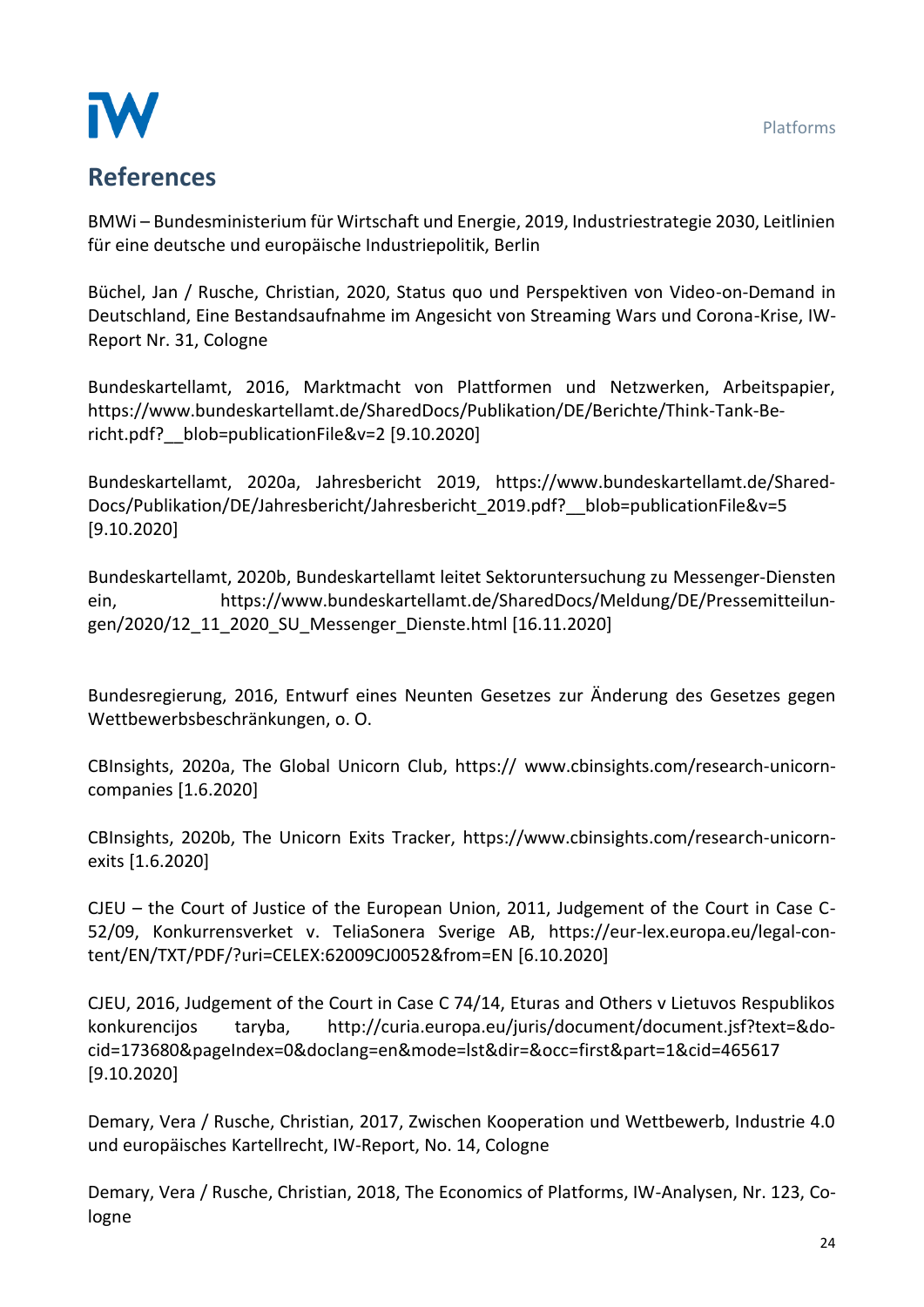![](_page_25_Picture_1.jpeg)

Demary, Vera / Rusche, Christian, 2020, Plattformen: Mehr Fairness trotz Marktmacht, IW-Kurzbericht, Nr. 79/2020, Cologne

Demary, Vera / Engels, Barbara / Rusche, Christian, 2020, Differentiated Treatment of Business Users by Online Platforms – An Analysis of Incentives with an In-Depth Look at App Stores and E-Commerce Platforms, Observatory on the Online Platform Economy, Analytical paper 2, Cologne

The Economist, 2020, The Pampers index: what nappy prices reveal about Europe, [https://www.economist.com/europe/2020/08/29/the-pampers-index-what-nappy-prices-re](https://www.economist.com/europe/2020/08/29/the-pampers-index-what-nappy-prices-reveal-about-europe)[veal-about-europe](https://www.economist.com/europe/2020/08/29/the-pampers-index-what-nappy-prices-reveal-about-europe) [2.12.2020]

The European Commission, 2018, Proposal for a Regulation of the European Parliament and of the Council on promoting fairness and transparency for business users of online intermediation services, https://eur-lex.europa.eu/legal-content/EN/TXT/PDF/?uri=CELEX:52018PC0238&from=EN [15.10.2020]

The European Commission, 2019a, Anti-trust: Commission fines Google €1.49 billion for abusive practices in online advertising, https://ec.europa.eu/commission/presscorner/detail/en/IP\_19\_1770 [9.10.2020]

The European Commission, 2019b, EU-Wettbewerbshüter untersuchen Verhaltensweisen von Amazon, https://ec.europa.eu/germany/news/20190717-amazon\_de [12.10.2020]

The European Commission, 2020a, Consultation on the Digital Services Act package, https://ec.europa.eu/digital-single-market/en/news/consultation-digital-services-act-package [6.10.2020]

The European Commission, 2020b, Impact Assessment for a possible New Competition Tool, https://ec.europa.eu/competition/consultations/2020\_new\_comp\_tool/index\_en.html [6.10.2020]

The European Commission, 2020c, Kartellrecht: Kommission untersucht Apples App-Store-Regeln und das Verhalten von Apple bei Apple Pay, https://ec.europa.eu/germany/news/20200616-kartellrecht-apples-app-store-regeln\_de [12.10.2020]

The European Commission, 2020d, EU Observatory on the Online Platform Economy, https://ec.europa.eu/digital-single-market/en/eu-observatory-online-platform-economy [12.10.2020]

The European Commission, 2020e, Kartellrecht: Kommission richtet Mitteilung der Beschwerdepunkte an Amazon wegen Nutzung nichtöffentlicher Daten unabhängiger Verkäufer und leitet zweite Untersuchung der E-Commerce-Geschäftspraxis des Unternehmens ein, https://ec.europa.eu/commission/presscorner/detail/de/ip\_20\_2077 [13.11.2020]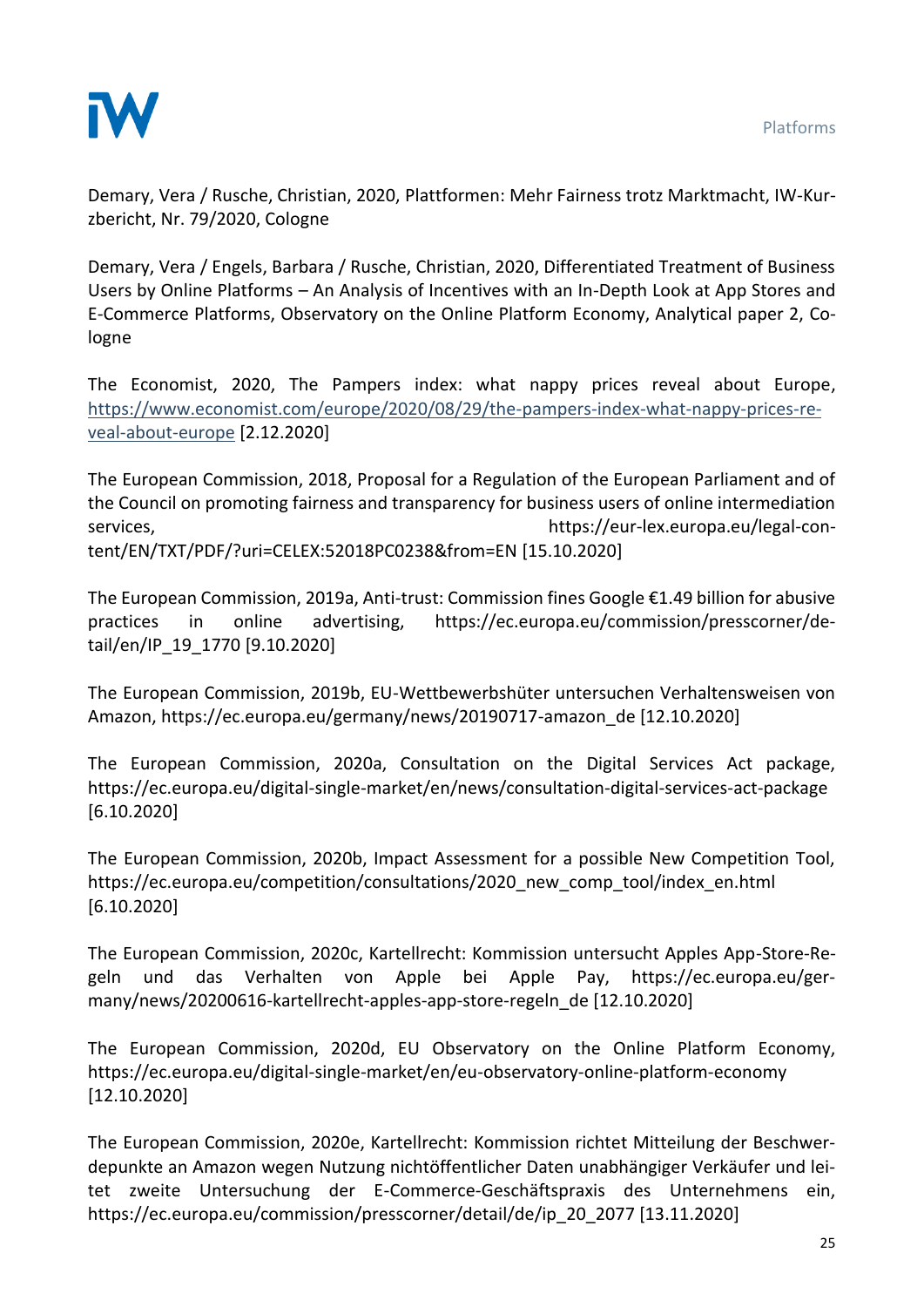![](_page_26_Picture_1.jpeg)

Expert Group for the Observatory on the Online Platform Economy, 2020, Progress Report: Workstream on Measurement & Economic Indicators, https://ec.europa.eu/digital-single-market/en/news/commission-expert-group-publishes-progress-reports-online-platform-economy [16.10.2020]

Fong, Catherine et al., 2019, Prime Day and the broad reach of Amazon's ecosystem, McKinsey & Co., https://www.mckinsey.com/business-functions/marketing-and-sales/our-insights/prime-day-and-the-broad-reach-of-amazons-ecosystem [7.10.2020]

Grave, Carsten / Nyberg, Jenny, 2017, Die Rolle von Big Data bei der Anwendung des Kartellrechts. In: Wirtschaft und Wettbewerb, Vol. 67, No. 7/8, 363–368

HM Treasury, 2019, Unlocking digital competition, Report of the Digital Competition Expert Panel, https://assets.publishing.service.gov.uk/government/uploads/system/uploads/attachment\_data/file/785547/unlocking\_digital\_competition\_furman\_review\_web.pdf [6.10.2020]

Kantzenbach, Erhard, 1967, Das Konzept der optimalen Wettbewerbsintensität: Eine Erwiderung auf den gleichnamigen Besprechungsaufsatz von Erich Hoppmann, in Jahrbücher für Nationalökonomie und Statistik, Vol. 181 (1967/68), No. 3, p. 193–241

Kremer, Sascha / Schneider, Nadine, 2020, Ein zweiter, kritischer Blick auf die P2B-Verordnung: Nachhaltige Veränderung des Plattformökosystems?, in: Wettbewerb in Recht und Praxis, Vol. 66, No. 9, 1128–1137

Krotova, Alevtina / Rusche, Christian / Spiekermann, Markus, 2019, Die ökonomische Bewertung von Daten, Verfahren, Beispiele und Anwendungen, IW-Analysen, No. 129, Cologne

Netzoekonom.de, 2018, Wert der Plattform-Ökonomie steigt im ersten Halbjahr um 1 Billion Dollar, https://www.netzoekonom.de/2018/06/24/wert-der-plattform-oekonomie-steigt-imersten-halbjahr-um-1-billion-dollar/ [7.10.2020]

OECD, 2019, Measuring the Digital Transformation: A Roadmap for the Future, OECD Publishing, Paris

The Official Journal of the European Communities, 1998, Directive 98/48/EC of the European Parliament and of the Council of 20 July 1998 amending Directive 98/34/EC laying down a procedure for the provision of information in the field of technical standards and regulations, Vol. 41, No. L 217, p. 18–26

The Official Journal of the European Union, 2019a, Directive (EU) 2019/1 of the European Parliament and of the Council of 11 December 2018 to empower the competition authorities of the Member States to be more effective enforcers and to ensure the proper functioning of the internal market, Vol. 62, No. L 11, 3–33